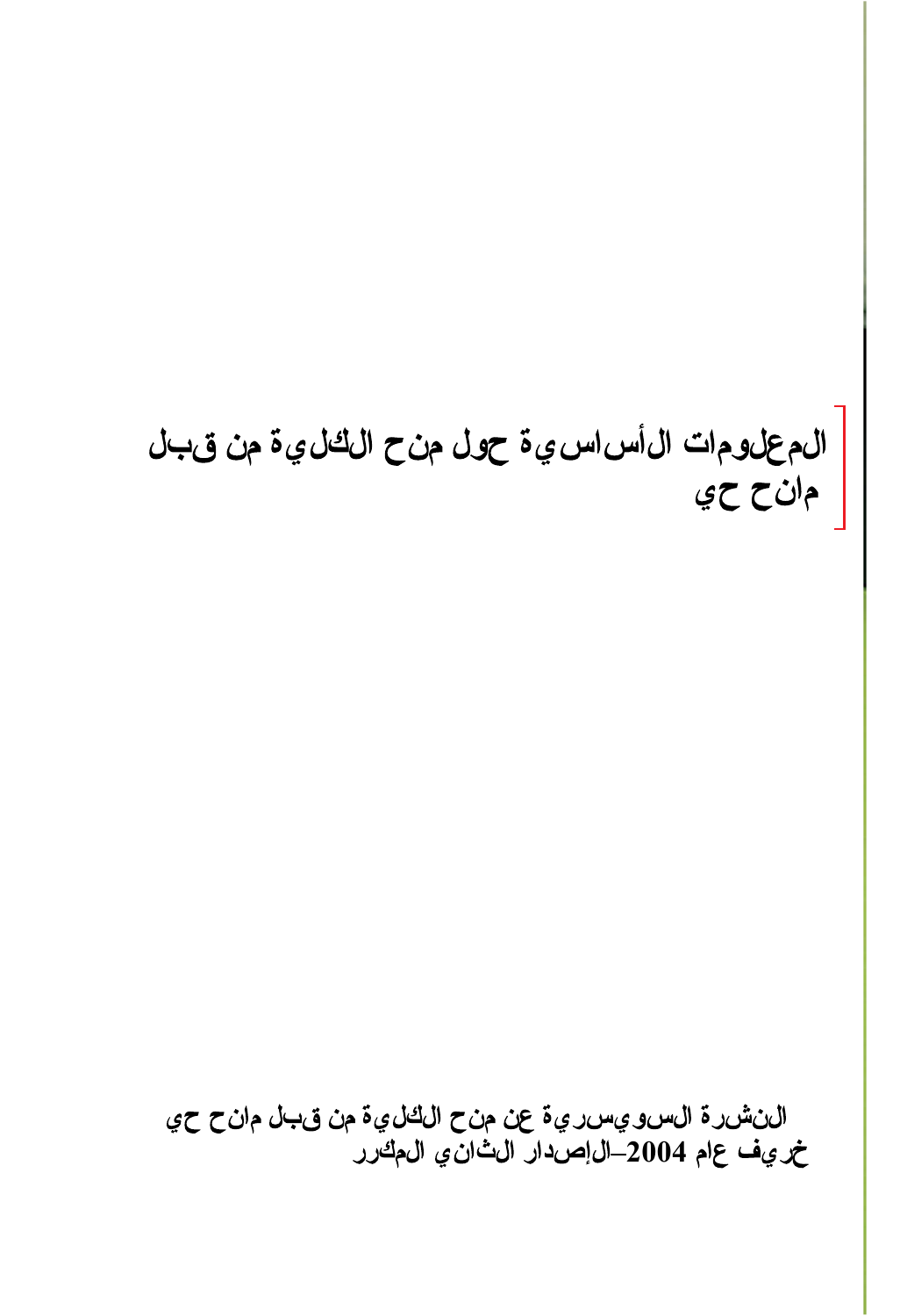المقدمة أصبح منح الكلية، خلال السنوات الأخيرة، من قُبَّل أحياء أمراً مّتزايدا. فبين10 تم في النصف المانحين ال الثاني من التسعينيات، تقديم القليل جدا الكان من قبال الوامبيين الأحياء، فقد أصبح مذا النوع من ال عالجة إجراءا روتءينءيا فـي ال£ديد من مراكوز زرع الأعضاء. فَفَي عام 2003 لمحان عدد حال1ت الزرع من وامبين أحياء في لَّ فَالْحَبِينِ مِن حَمِّلَاتٌ زِرِعِ الْأَعِضَاءِ سِوِي سِرا لَلْمِرةِ الْأَو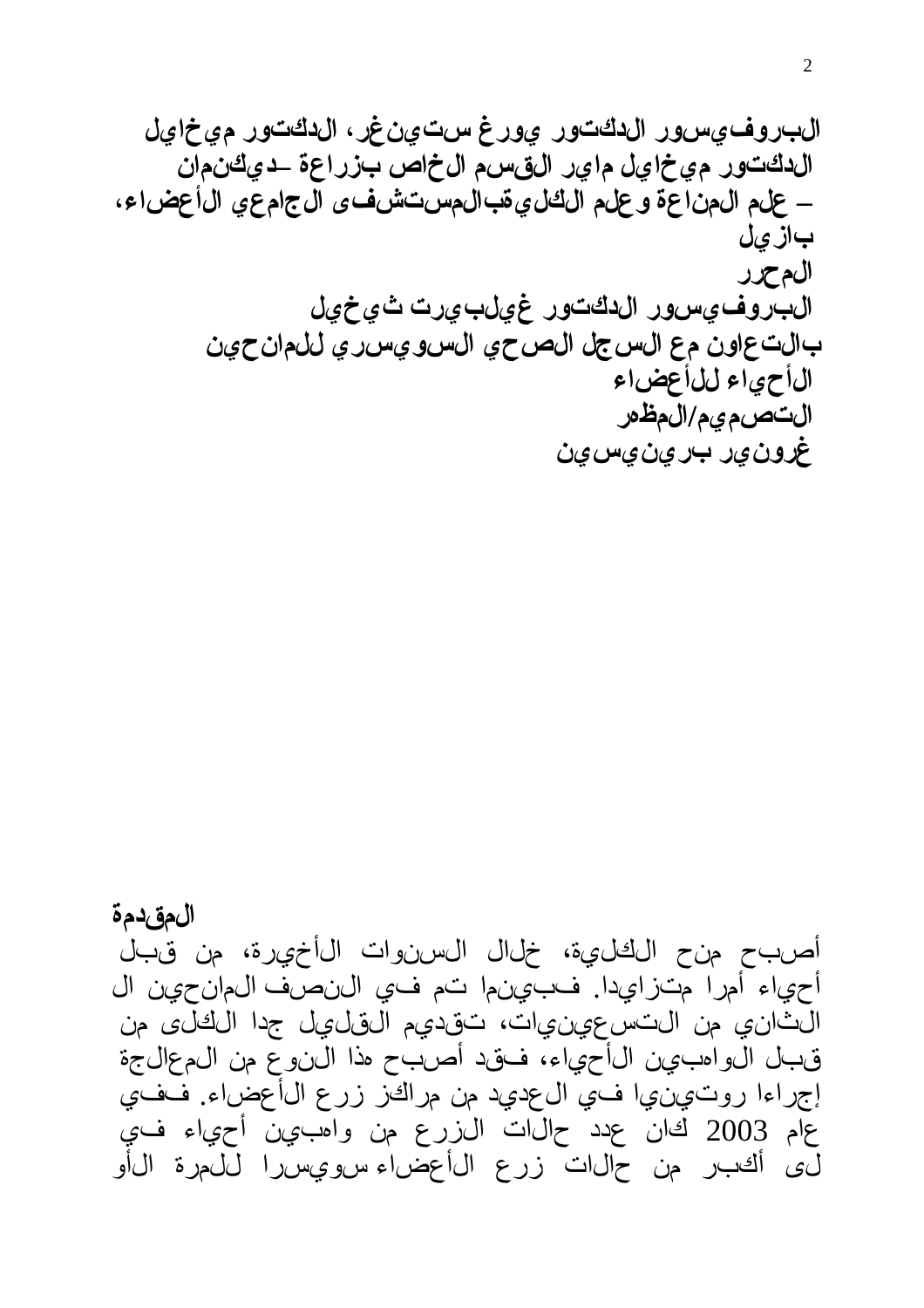ال،مونوحة من قبال واهب ين متوفيين. وتوجد نزعة متشابهة ف ي عدد ك بير من البلّدان وتقدم مذه النّشررة معلّومات عن أخطار ومزاي! منح الكلُّبية من قبل واهبُّبين أحهِّاء.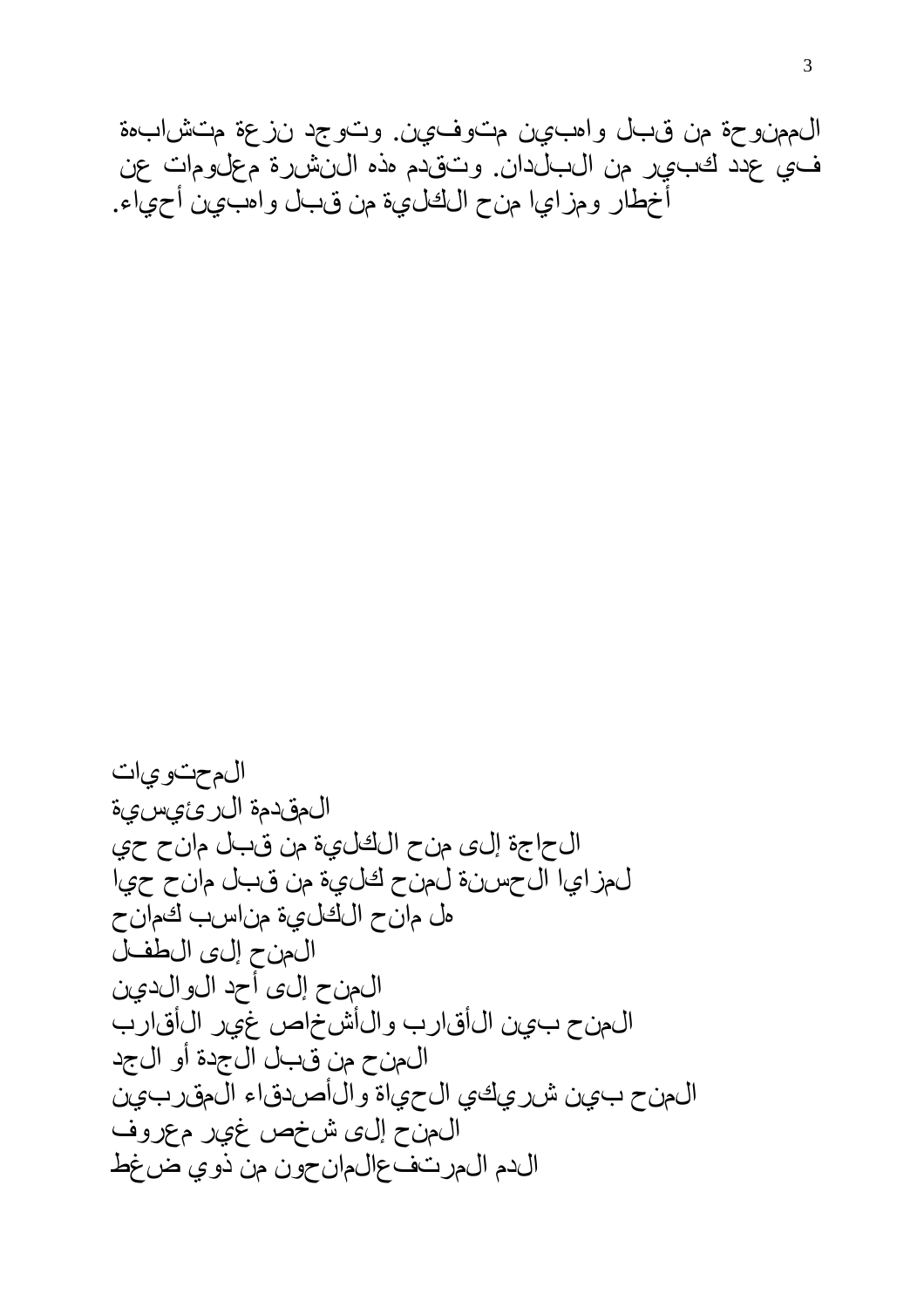ال منح ذو ال عواقب ال مهيتة الءنح وال عدر الءتوقع وظييفة الكلية بّ عد ال عمليّة تقنءٍة إز الة اللَّكليَة الءنح والألم تواجد المريض في المستشفى بعد المن ال هشاكل الناجمة عن إزالة الكلية نتائج ال عملية ال الحف اءة ل ل عمل اللياق الجسمانية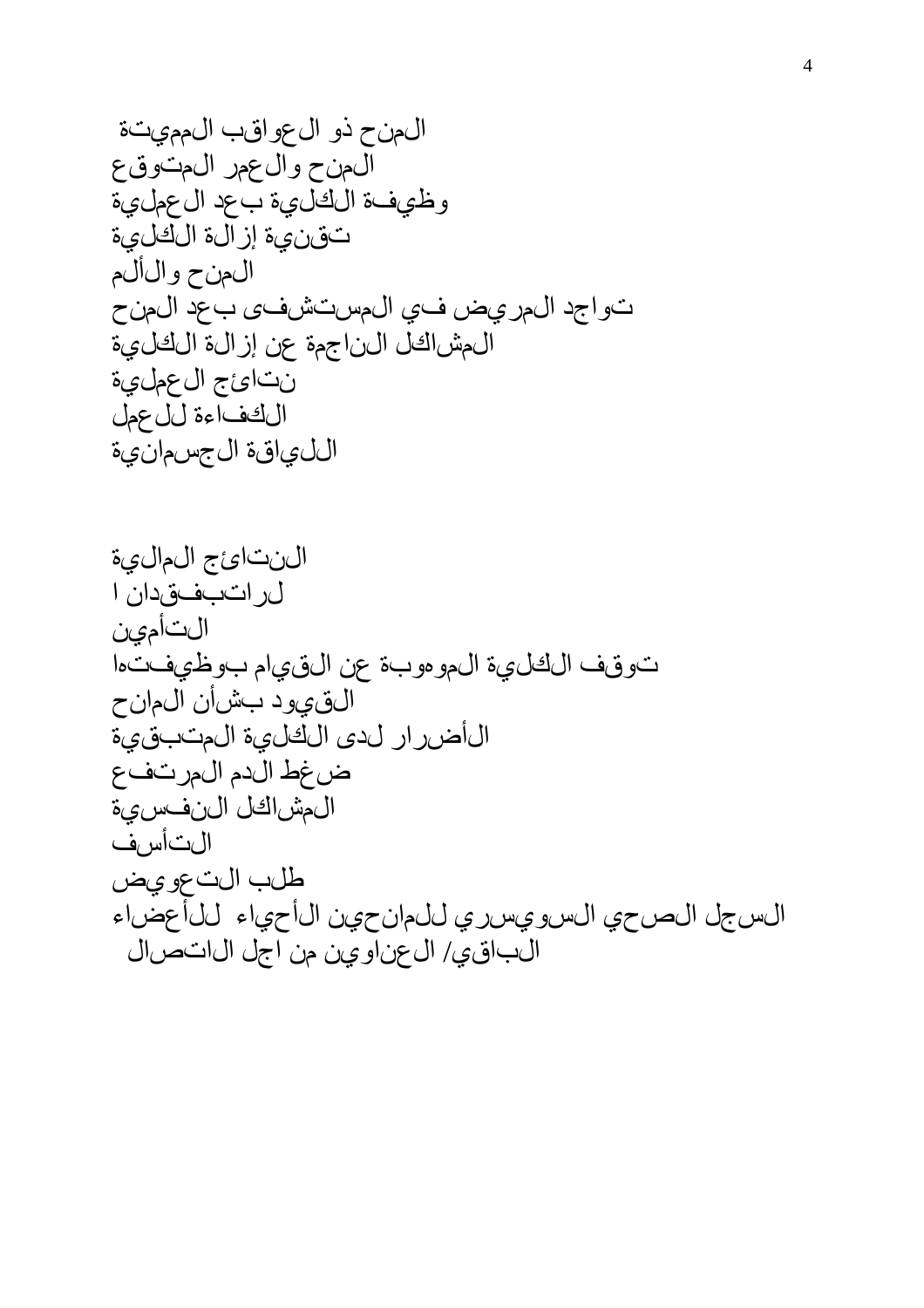المقدمة 50 عاما، تحقق حلم ال ناس على مدى التىرون بتتبدىل قبل ال جزء ال عطل من أجزاء ال جسم عندما أمن زرع لحليءٌ من وامب حي الحياة لشخص مريض. وبفضل الرعاية الطبية الَّـمَكِّـثْفَّـةُ الْحِديثَة، أصلبح من الْمِمِكِّن إزالَة وزُرع أعضاًء ال جسم من وامبين موتين ملحذا كانت الءبات من ال أشخاص مصادر الكالى التي استخدمت في زراعة الموتى مي أكثر الكالى حتى بدايءَ التسعينيات من النيرن الماضي. بءيد انء ق دازداد كثءيرا عدد حالات زرع الكانءية من واصبىن أحياء في الثمانيينيات. حيث أظمر ذلك أن مذا الإجراء مو خيار علاجي فعال للغاية. كما بينت الممارسة أن درجة مرضيَّة. وفي الوقت نفسه فإن المخاطرة لدى الواهبين الننت ي ج ة ب عد زرع الكلية ال مصنوحة من وامب حي كانت أفخنل بكثَّير من تلك الممنوحة من وامب ميت. وهذه النناوئج الإيجابية والافتقار المتزايد للأحضاء أديا إلىي زيادة كابيرة في عمليات زرع الكلية من وامبين ال $\epsilon$ واهبيين أحياء. فخاي عام 2002 ول $\dot{\epsilon}$ ل مرة تفوق عدد الأحياء في سويسرا على عدد الوامبين الأموات. إن ال¢امل الحاس في حالات زرع كليءَ من واهب حي هو باللطب ع ال شخص الوامب لذلك السبب تم في عام 1993 لأول مرة تأس يس سجل للوامب ين الأحياء، ومو السجل الصرحي السرويسرري للمانحين الأحياء. لمذا السجل أمداف

تحليل المخاطر بحد تقديم كلية من وامب حي 1 تحديد المرحلة المبكرة لكافة المشاكل بحد منح \_ 2 اللحلىء

ثل اثة: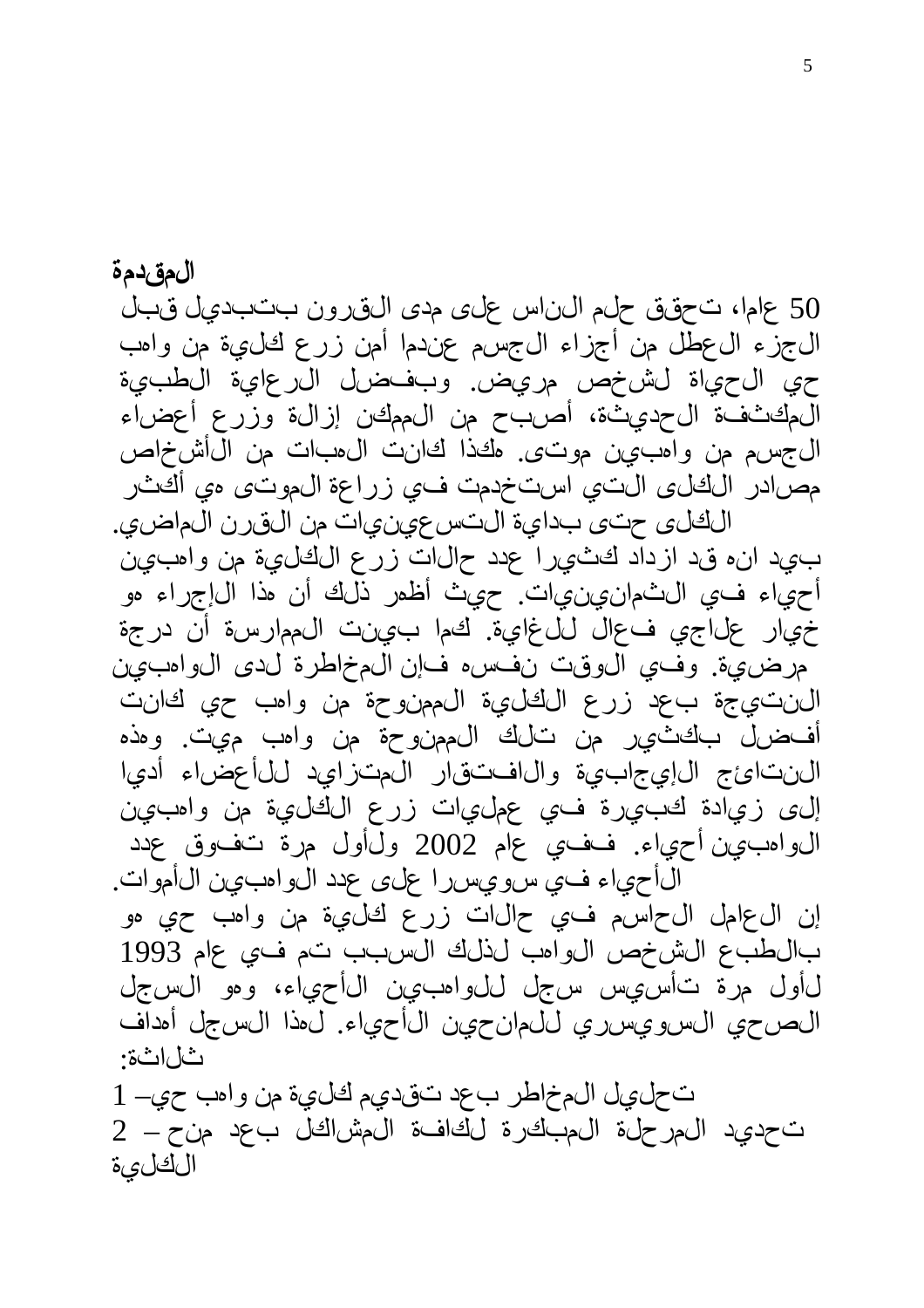تباليءَ المان جين وأطبائ،م/طبيبات،م في حالة \_ 3 تحديد أيءٌ مشكلة.

ال مع لوحات ال مت على ق بذلك التي تمكن" من ن قل الى الوامبيون المستقبلييين مبنية على الخبرة الت ها المرضى الذين فقدوا الكلئية، (على سبيل اكتسب ال مثال نتوج ج قل حوادث)، ولكذلك على خبرتنا ال مكتسبة ال وامب ين الأحياء. وبفضل السجل الصرحي حن<br>ح السويسري للمان ي ل الأمياء للمان على الله عن الله الله ال[ن بيجان|ت كافية للتحليل للوامبين الأحياء لفتن بيرت شيءل، 10 سنوات. وقد أجرى البروفيسور غيل مؤسس السجل والشخص المسؤول عنه، تحليل للبين الهوجودة في السجل، وعرضها في مذه النشررة. وقد مكننا مذا التحليل من تحديد المخاطر بدقة. ويمكننا عمل فرق بين الأخطار الءتحليقة بالحملية ومرحلة ما بحد الحملية حقَّىقة أن مباشَّرة، والأخطار طويلة الأمد التَّتي مي نتَّتيجة ل لدى الوامب كليءَ واحدة فتيط. لقد بسطن هذه البيانات وعرضناها بشاكل وجيز لكي تُفهم بشكل أسهل ويهكن ال حصول على أرقام محددة من السرجل الصرحي السرويسري للوامبين الأحياء من الموقع على الانترنيت الخاص وامبيي ببالجمءي ةالسويسرية لوامبي أعضاء الجسم

Swiss Organ Living - Donor Association for Liver and Kidney)ي ة البالحيان و البالحل Donors) www.lebendspende.ch

وفي حمالة تفكيركم شخصيا حول منح كليتكم، ولكينكم تريدون أول التحادث بهذا الشرأن مع شخص مر بهذه لوامبين أن يجري التجربة، فإنه يسر رئيس جمءية ا اتحرال مع الحج وأس العريقة لذلك مي عن طريق ال عن وان er.birbaum@bbluewin.chبالبرىد الالكترونى:

إلى جانب التفاص يل ال اممة ال مت عليقة بال خاطر، توجد في هذه الن شرة م عليومات م معة أخرى حول: ت السيس السيس السيس السيس السيس السيس السيس السيس السيس السيس السيس السيس السيس السيس السيس السيس ال<br>مستقبل السيس السيس السيس السيس السيس السيس السيس السيس السيس السيس السيس السيس السيس السيس السيس السيس السيس ا إزال: الْأَفْلَى، وَالْأَوْلِ الْمَرْسَمِلْ، الْإِفْرَادة فِي الْمِستَشْهَفْ، الْيِنتاويج الْمِرْانِيّ وفسي ال ختام المشاكل النفسرية المِّحتملة، رغم أنها ليست أقل أممية.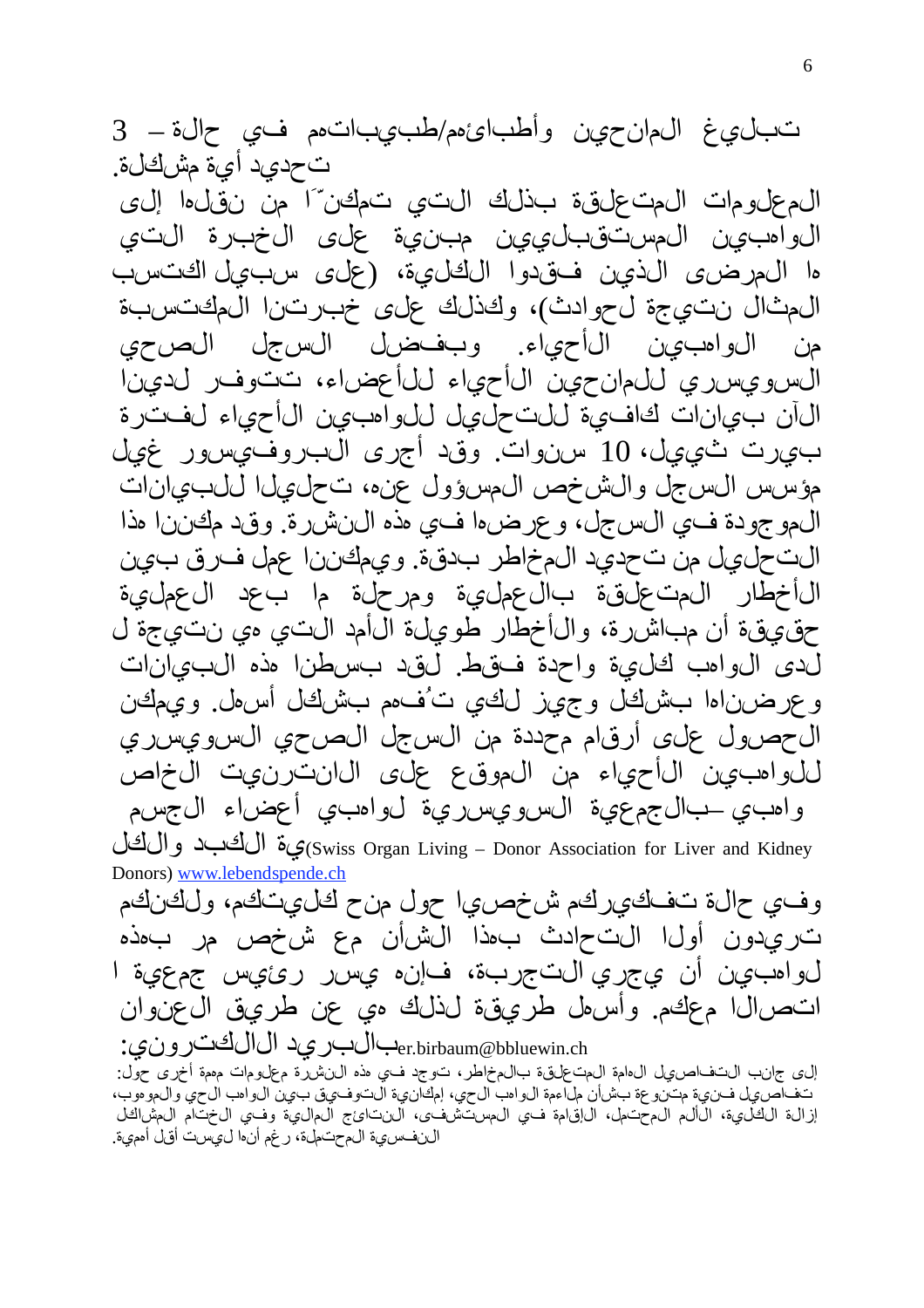وي!افينكم أن تجدوا الفحمل المهناسب في المحتويات، وي بنبغي أن تستخدم مذه النشرة كمصدر يءمهم مذا ال0وضوع أو أولىءُك ال1شخاص الذي نيفكرون بتقديم للمعلومات ل1شخاص م،ين،ين كالىءَ. ومع أنن ا دمجن الخبرات ال الحيات من الباصدار الأول للنشرة الخاصة بال واسهن الحين الأحياء بال[إصدار اللَّثاني، فإنه لا يجزال ي جد طان للااف الت حسي نات المست قبلية. لذلَّك سن الله عنه احات منكم بءدف ت-سرين هذه ال5غلومات ال0هف،دة مسرورتين في حالة حصولين! على أية اقت بالنسبة للمان وين الأحياء المحتملين.

البروفيسور الدكتور

يور غ سي نير

هل منح الكليءَ من مانح حي أمر ضروري؟ إن الديلزة وعملهية زرع الكليءة مما الخياران المعروضان أن كال الإجراءين أمامن في مذه ال آونة كبديل للكلية. ومع يطهلاان حياة المريض بأمراض الكلية الخطهرة فإن ال علاج بالديلزة ي قيد ال حياة الي وجية وي خفض جن جودة ال5ي)اة. وسبب شحة أعضاء ال5سم المهنوحة الموضدة من قُبل مان حين متوفين فإن ال عديد من المرضى ي جب عليهم انح ال\نتظار مدة طويلة لإجراء زرع الكلية. وي كان ا اللَّـفايءَ ال7ي أن ي†تصرر هذه المدة ويكَّ ّمِن من زرع اللَّـفايءَ لدى عدد كبير من المرضى المحتاجين لءا. وينبغي و عندما يت عليق الأمر بالنظام الصحي، ينبغي الأخذ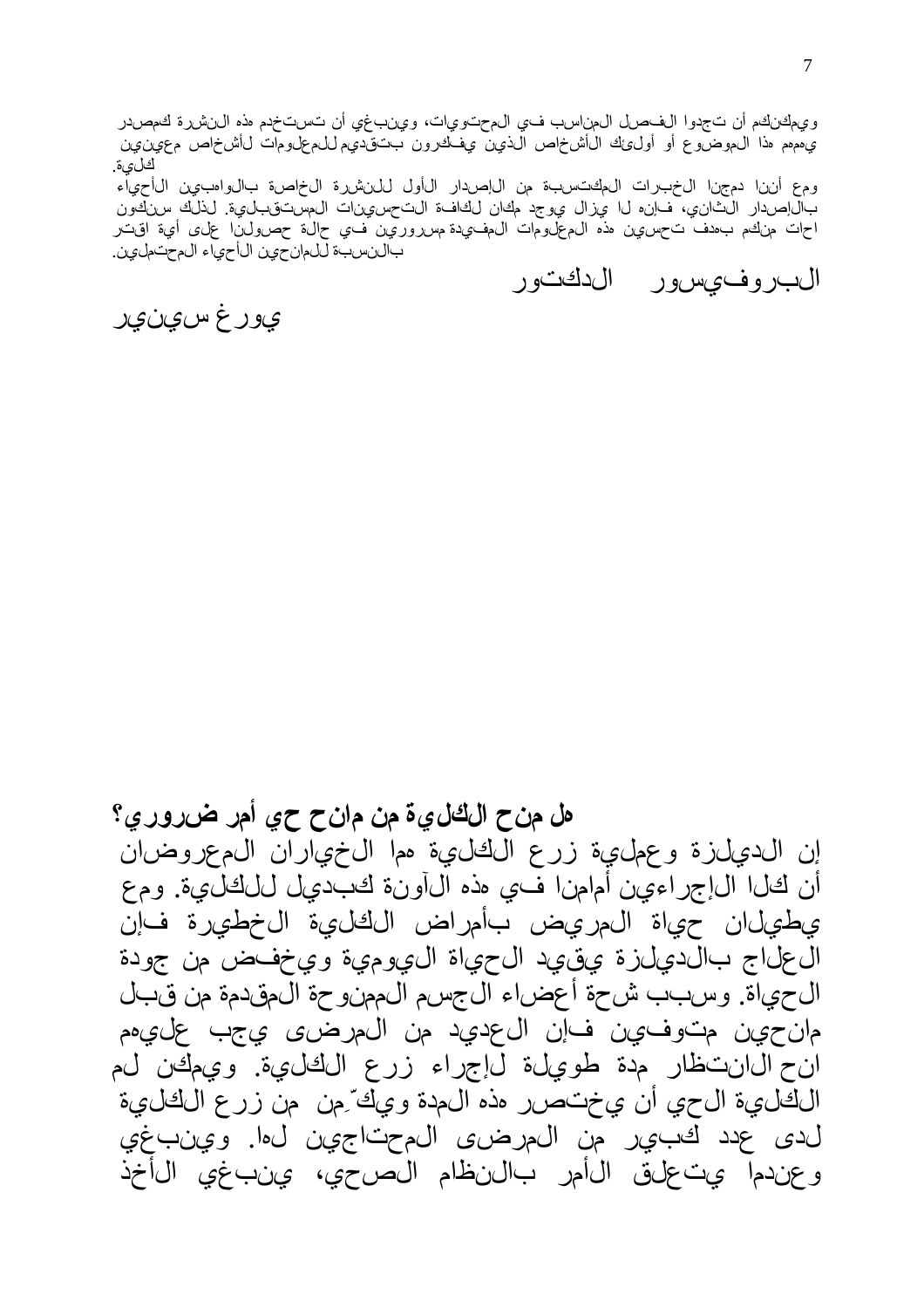ب عي نال اعتبار أن ال علاج بالدي لزة أغلى عدة مرات من زرع الكال *ي*ة. تْر لْمِاذَا يُصلبح منح الْأعِضاء مِنْ قْبِلْ مِانْحِيْنْ أَحِيَاء أَكْ قبولا؟

ەناك سببان رئىسىان لذلك. الأول: جميع بلدان العالم تقريبا تفتقر بشدة إلى أعضاء الجسم من مانحين متوفيين. والثاني: كون النتي جة بعد زرع الكليءَ المقدمة من مانح حي أفخسل بكُثير من الكليءَ المزروعة من مانح مِهِت. زيادة على ذلك فتقد تحقق تقدم كبير في ربط التخدير والجراحة، مما قلل من درجة المخاطرة تقنية بالنسبة للوامب الحي وبنظرة عامة فإن أفضل وات منح عضو من ال جسم من قبل مان ح حي مي الحبر من المخاطر.

م١ هي أفضلييات منح الكليءَ من قبل واهب حي؟ إن أعضاء ال5سم التءي منحها وامبون أحياء تؤدي وظيفتها ول مِّقارنة بالاأعضاء ال\$منوحة من واهبءين فــي المءدل، مدة أط أموات. مذه ال|فحنليءَ تت عليق بعمليءَ زرع بيين ال|شخاص الذين بيين م صلة قرابة، (الأخوة والأخوات أو ومن الوالدين إلى أطفالهم) وليس هذا فحسب بل وبحملية الزرع بين الوامبيون الممستقبلييين الذين ليسوا أقارب عن طريق الزوجة أو من صدي ق إلى صدي ق). وإلى الدم، مثل (الزوج و حد ما يهكن توضييح النتائج الأفضل المحققة من زرِّع ال عضور ال وقدم من مانح حي بالفتنرة الأقص رحن دم ل ا ي حصل فيءا ذلك ال عضو على الدم. وكذلك بسبب زرع عضوه سلءم وبالمءدل أقل سنا.

وفي حال: التخطيط لزرع لثلية حية في الوقت الجناسب ىمكن تماما تجنب عملىة الدىلزة للمرىض ذى فإنه اللَّكلِّينَ المريضينَ. وعندما يحدث أخيرا توقف كامل في تأدي: الكلي: لوظيفتها عند المريض، فإنه يهكن على الفور القىءام بزرع الكلىءَ (الزرع الوقائ،). وبذلك يتم تجنب حدوث حال: من الفشل الجزئءِ أو الكليء في القدرة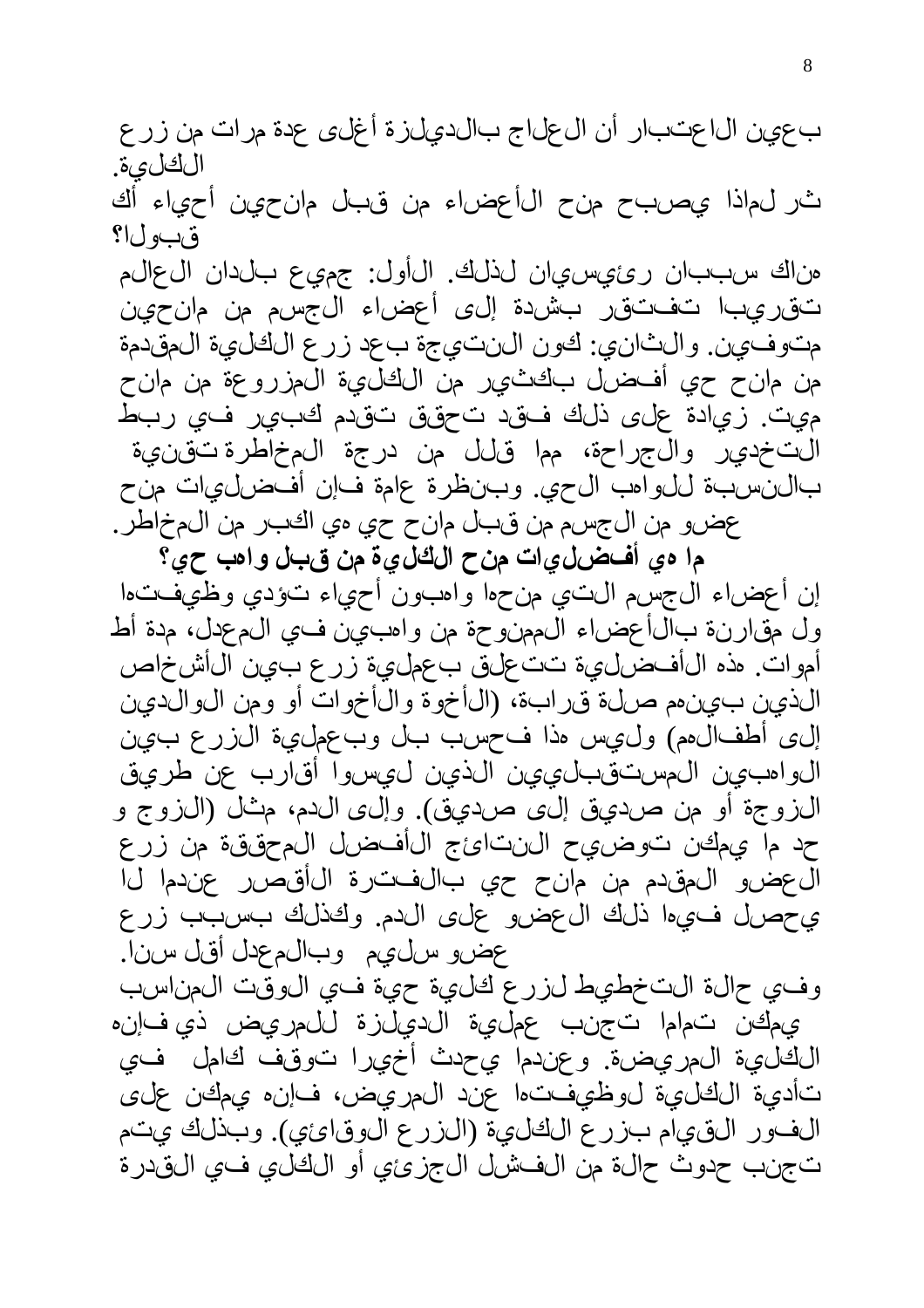ستطاع المرويض أن يواصل عمله فإن على العهل. وإذا ا ثقته بنفسه ترتفع وتنخفض قيهمة التكاليف ال!جماليية. ومناك أفضلية أخرى لحالة منح الكلية المخطط ل0ه، وهي أن، يهكن إجراؤها بيينما مستقبل الكليءَ ما زال في حالة صحية جيدة. وفي سويسرا فإن متوسط زمن ة إلى أرب ع س زوات. ال انتظار لك لي: من مان ح مي ّتِ هو من سن وهذا يتوقف على فحسىلة دم الشخص المستقبل لللكلي، إن تنظيم ال سة المرحت ملة للحلي، حية له محنى بالنسبة للمرضى الذين ي'عالجون بالدينزة أي ضا.وأسماؤهم مدرجة في قائءة الىانتظار لكليءة من شخص مِيت، فبءذه الطريقة يهكن اختصار مدة الانتظار

التي تج عل من المانح الحي للكليءَ شخص ا ما مي ال عوامل من اسب ا؟

من حيِّ المبدأ فإن كل شخص بالغ سن الرشد ويهتلك كانيتين سليمتين، يستطيع أن يمب كليءَ منما. الن طُرة التقل يديء القائلة بأن الأشخاص السلءي ين صحيا مم فتقط الذين ي الحن م منح لعلية ل غير مم ليست ن أمراض محددة صحيحة. فال1أشخاص الذي: ي&انون م يستطيعون أيضا أن يهنحوا كليء حية (طالع المدون أدناه) أمم عامل مو توافق فحريلة الدم، رغم أنه لا يجب دائما أن تأدون فحريانة الدم مي نفس،ا. في يما يتعلق بعامل فحص يلة الدم فإن التوافق مو في الحالات التالية: لفحريانة دم المانح مستفسيل المعنى المستفي  $O, A, B, AB$  $\Omega$ 

 $\overline{A}$ 

# $A$  i AB

B **B**iAB  $AB$ 

 $AB$ 

ونظرا لأن ملاءمة نسءيج الجسم أقل أممية اليوم فإن كل شخص بل غ سن الرشد يجكن أخذه بحين الاعتبار لحنح عضو من أعضاء ال جسم شرر مِطْة أن تُنكون فَصريلة دمَّ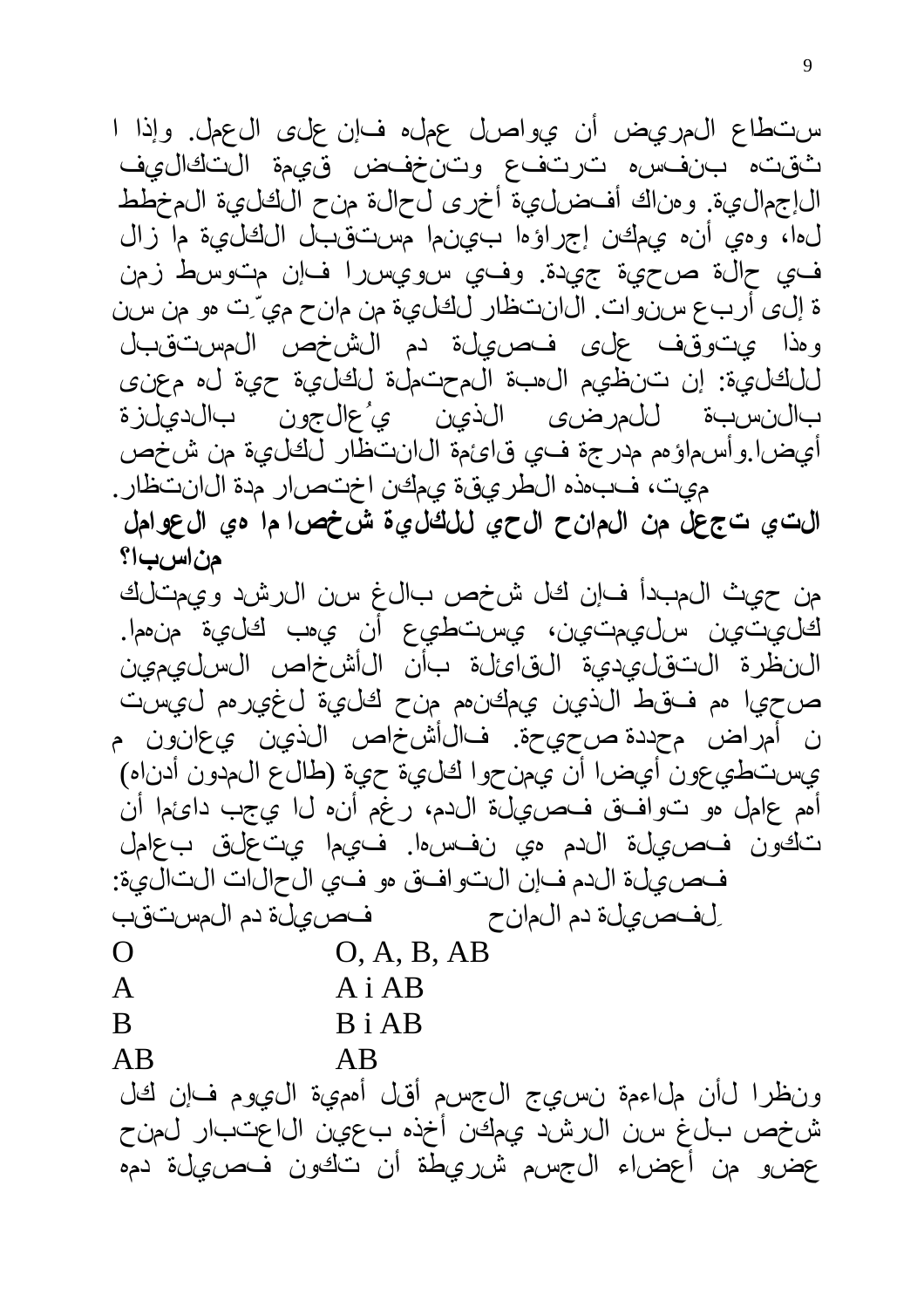منسبة. بالطبع يجب أن نأخذ التاريخ الصحي للواهب وري إجراء فحص طبي كامل المحتمل ومن الضرر هل أستطيع أن أهب كليت ي الطفلي ؟ إن مذا الخيار طبيءي جي جدا شرريطة أن تتطابق فحصي لتا

الدم لدى كال منكما وانك سليم من الناحية الصحية. وال عد اللكبير من الوالدين مست عد ليقدم كليت عن لابت، أو ابننته. وهذا يتطابق مع توالي الأجيال. ك لى ة ل أحد و ال دى ؟ مل أست طي ع أن أهب

هذه الحالة من حالات منح كليءَ حيىة أقل اعتواديا، لأن الأبيناء عادة ما يكونون نسبيا شبابا وخططمم الحياتية ما زالت في مرحلتها الأولى أو أنها لم تننته بحد (تخطيط أو الشرركاء). وب غض النظر عن ذلك فإن ال عديد من المراكز واهبها ابن شاب لأحد ال متخصص، في زرع الكليءَ الحية، والديء. وفي حالات كمذه من الضرروري بشكل استثنائي تقديء تفسرير وتوضييح لتحديد ومناقشة إمكانية ال إدراك أو التوفي عات ال خماطئة.

هل منح الكلىءة بىن ال|فىارب أفىضل من المنح بىن مانح ومستقبل لىسوا أقارب؟

لىي، بسببب إن زرع الكلية بين الأخوة والأخوات حال، مثا التوافق الكامل لنسهج الجسم. ونظرا لأن مذه الحالة تقدم ألفثر الفرص لإجهاء ال عضو المزروع حيث يلداد لا يحدث البت قفشل ال عضو المزروع وتالزم أدوية أقل كثيرا لمن ع حدوث الفشل. فإن توفر نصف التطابق أي (ملاءمة نصف خواص نسءِج الجسم)، ومي حمالات الحثيرة ال حدوث ال أول اد و أحد ال وال دين أو ب ين ال أخوة وال أخوات، ف هذا أمر ب ين ل ازال ي عد، رغم أن الأفضلي، أقل كثيرا. فإذا لم يتوفر التطابق النصفي بين عوامل نسيج الجسم، لدى الوامب وال مستقبيل اللذين مما أقارب، فإن النتيجة مي نفسها في حال: منح الكلي: الحي، قال عن العن الله عن الله عنه الله عنه الله عنه الله عنه عنه عنه الله عنه عن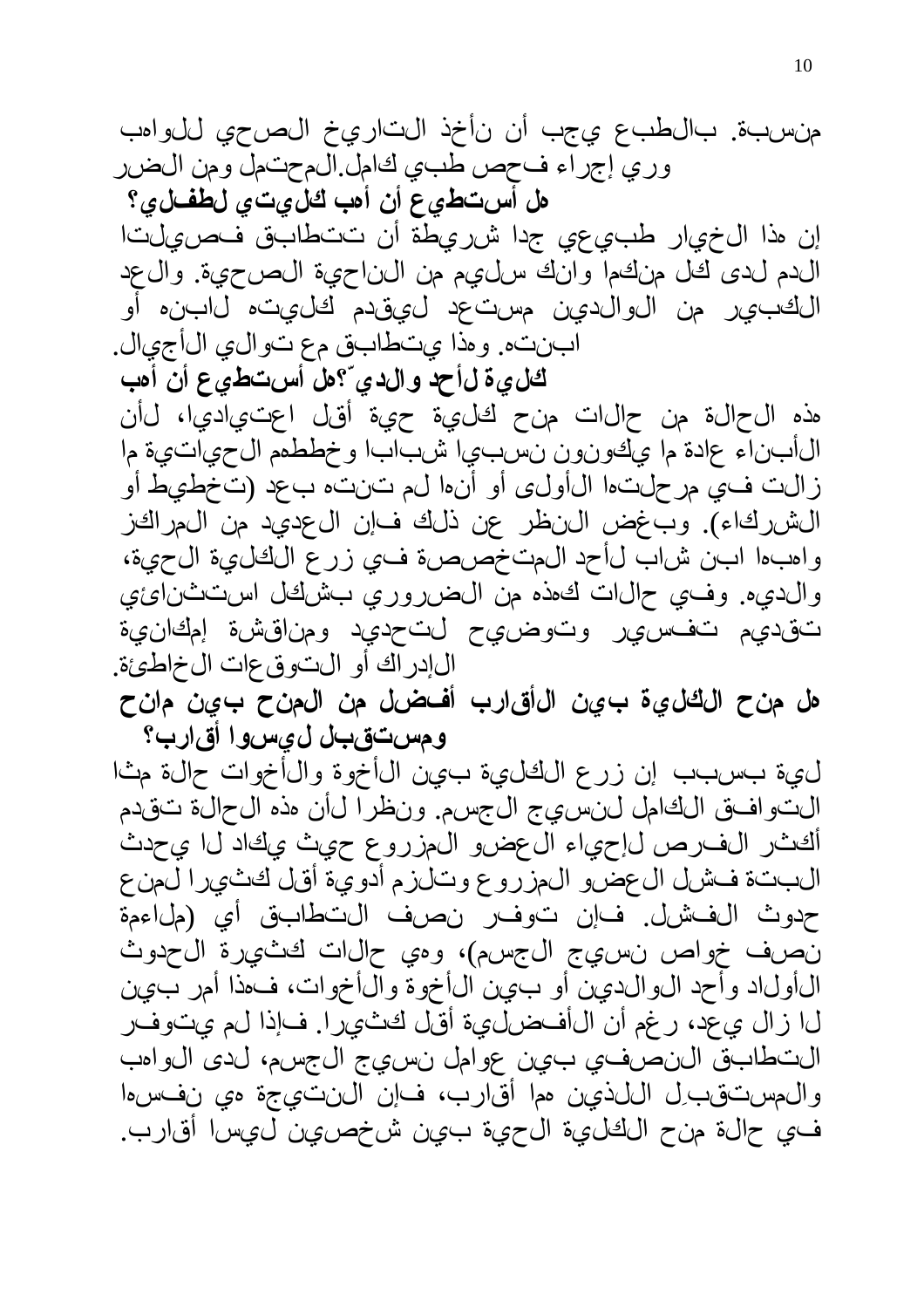أن نتيجة زرع كليءَ حية في معظم الحالات أفضل من بيد زرع لئل يءٌ أو عضو من أعضاء جسم وامب ميت. هل ىمكن لل جدة أو ال جد أن ى هب كلى ى ة؟

إن منح الجدة أو الجد كاليءَ حية له ميزة خاصة بالنسبة للأطف ال والشباب البال غين، لأن حوالي 50 % من الكلي 0 عاما. ومذا ي عن، أنه ال مزروعة ل اتقوم بوظيفتها ب عد 2 س يلزم الطفل أو الشاب عملية زرع جديدة أثن اء حي ات، فإن كان أو عضو مزروع ممنوح من جدة أو جدن فإن عملية الزرع الثان، تو يهكن أن تُنكُون فُّبِ سَنْ وات أَلْحَثُر نضجاً (مِن ال أخت أو من قريب آخر \_الوالدين، ال أخ

ء مل منح الكليءَ ممكن بين شريكي الحياة والأصدقا الءق ربى ن؟

في مذه الحالة فإن الواهب والمستقبل، كل بطريقته الخاص: يتمتح بفائ من زرع الكلية. فالواهب يس م فَّي إشفاء الشَّريك أو الصديقِّ المريض وبهذه الطريقة تت-جسن نوعية الحياة، من جمة أخرى يوئشر ذلك إيجابيا على على اق ات مما. والنتوجة الن مائ ي موس حالة من اسبة ورة خاصة بص

وولف 56 عاما، حان حة الكليءة كالماودي ام اورر ـفءِلدينڭرايس،مدرس ومستقبرل الڭليءَ تُوماس ماورر وولف خېږر فې السموم، رودېرس دورف، سولوثورم

ي قول شوماس إن اللكليتين لكانتا دائءا شوماس ماورر: ن قطة ال ضعف لدى فجن أي ام طفولتي كانت أعاني من د ال عيل اد ال م جي د في عام 2003 مرض الكلي. وب عد عي بقلِّ على الصياس، نتبيجة لتحسل بات الأنسجة ال عضوية وندب التخلف مجمولة البنشأ، بقصور كلوى حاد وحسب رأي اللطبيب فإن ذلك لم يكن ذا علىاقة بالتطور المزمن ل حالت ي الصحية السابقة. كانت الأعراض: حكة وإس ال سَمَّ بسُررعة وبَّقَّاء ال9ماء فءِ ال\رجليِّين مع زيادة وزن ال≠ نتي جة لتالك المتاعب.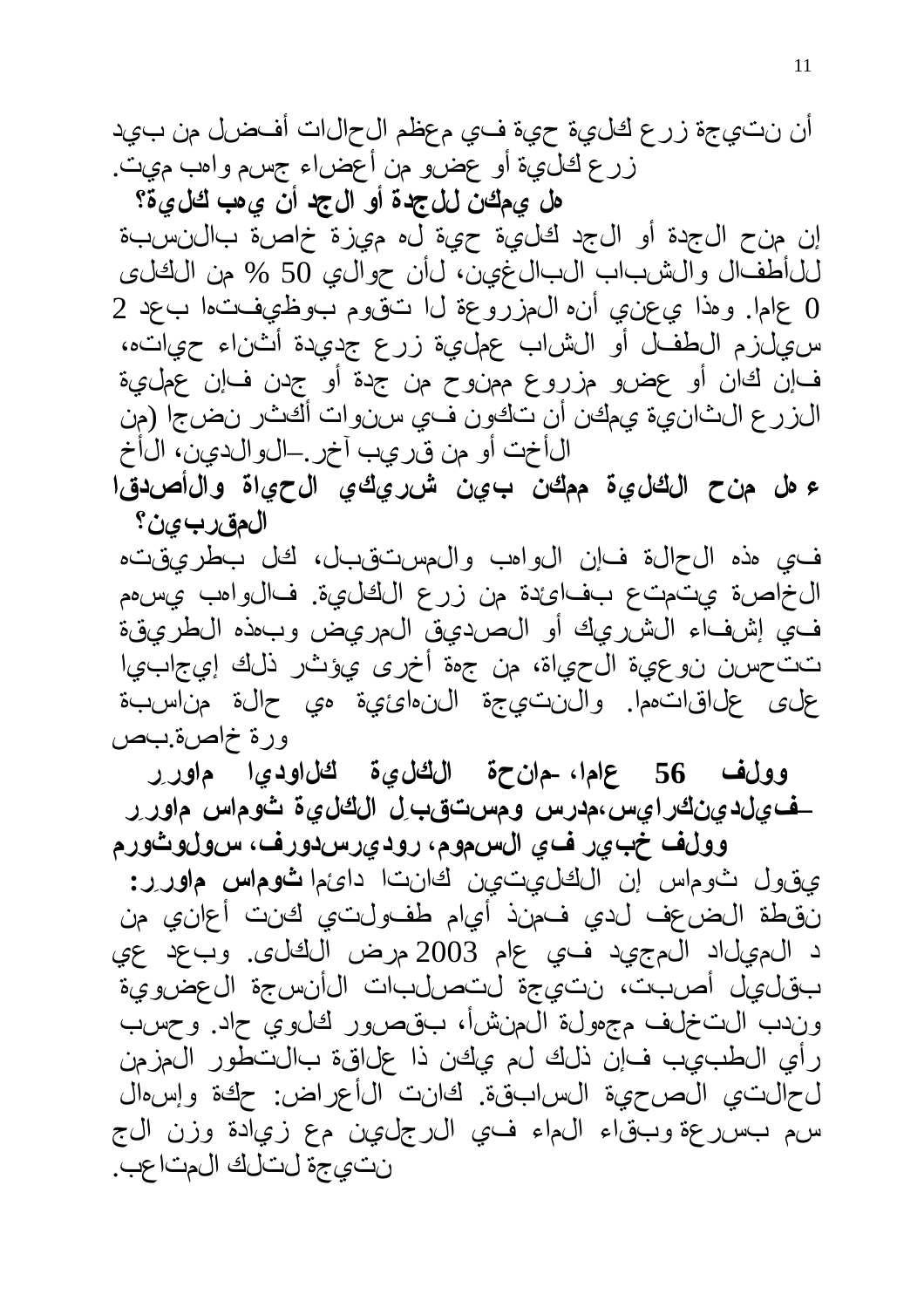إن الشلك بأن المسألة تت علق بغشل الكليتين. من ال قي ام بحمل مما قد أصبح نتشخي ص اواضحا. وأظمرت نتائج اختبارات الدم خلال السنتين الأخيرتين انهين سرريءا. و عندما أعطان، اللطبيب تحويلا إلى المستشفى ى ذلك ل!جراء المزيد من الفحوصات الطبيءَ عرفت مءن وم ذا ست كون ال خطوة الىق ادمة: ال ديلزة أو زرع كليءٌ. ومع أن ال حال جة بالأدوىة أدت إلى ال استقرار في حالتي الصحية فإنَّ أحداً له يستطع أن يتنبأ بطول مدة هذه الإجراءات وأوضحٌ لي الطَّبيبِب الأخصائِي في أمراضُ النَّائلي أنَّ منح ما كَالَيْ سِيكُونِ الْحِلِّ الْمِثْالِي عِلْي أَنْ يِكُونِ ذَلِكَ بِأَسْرِعِ ىمكن.

ن اودي ا م اور ر

تقول لثالودي!: رغم مرض زوجي فإننا لم نتحدث أبدا بخصوص إمكان،ة منح كلية. وعندما ذهبنا سوية إلى الطّبيب الأخصائيّ فّي أمراض الكلّي في مستشفى ال جام عة ف ي مدي نة بازيل، عل مت بأن إمكان ي زرع كلي، مهنوحة وبأسررع ما يهطفن، يهلفن أن تساعد في تجنب هيار عهل ال $\epsilon$ لى ال $\epsilon$ ي عن عن زوجي وكها علءت بالحاجة إلى ان الدىلىزة.

ق ررت أن أمب إحدى كلِّيتي، إذا ما أظمرت الفحوص الأولىي أنن2، مانح مناسب. وكنت أعرف أن فحسيلة دمي تناسب فحصويلة دم زوجي. بحد ذلك تبيين أن بقيية نتائج الحالة الصحية ال عامة والنفسية الفحوصات إي جابية كاني ونتائج فحص الدم ونظام البهناعة وعوامل ووظائف ال كثءيرة أخرى، ومن وجهة الأمراض النسائءية أيضا. وبءد ال حادثة الأولى وال هصلة مع الطبيب الأخصائي بأمراض الكالى والطبىب النفسانى، حصلت علىي ال ضوءِ الأخض ل ليهن ح ال كاليءَ وزرعها لزوجي. ومنذ ذلك ل حال: ومن ال واضح الوقت ت عرفين ا على أزواج عاشوا نفس ا أن منح أعضاء حية من الجسم بين شرريكين في الحياة أمر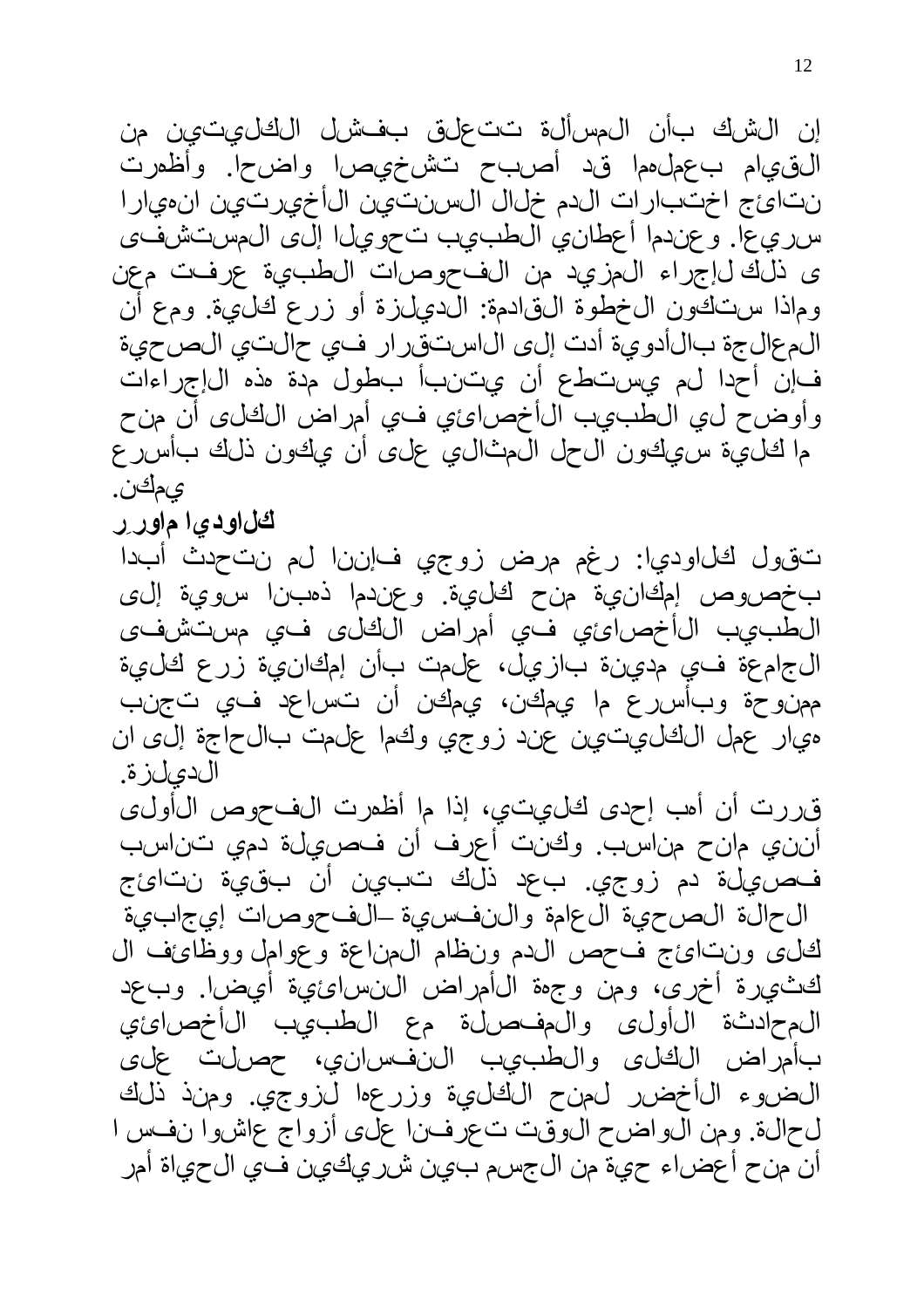ممكن في حالات كثيرة. إن حالات منح كمذه للكلية مي أكثر من حالات نقل الكلية من مان حين أموات. ٹوماس ماور ر

بفخال زوجتي، حصلت على أفخال على على جناج بدون تأجيل. ان ون ال شان، أول الَّ مشاور اتَّ كانت في أوَّاسِ ط ش ر ي ناي (ك وفي بدايءَ ش هر أبريل/نيسان قررنا تقديم الكليءَ الحيء، وفي بدايءَ شيهر مايو/أيار حصلت على كلية سل0يءة صحيا. بكالمات أخرى كان يلذرمنا حوالي شءرين 8 أس اب ي ع كانت كل للف حوص ات، وب عد فت رة من 6

ال|ست عدادات جامزة إجراء ال عملية ال جراحية. ونظرا ل أن يءَ لم تتدمور خلال مذه الفترة. لقد كانت حالتي الصح حالتي الصحية مثال مدرسيا لزرع الكلية والشفاء السرريع. والت عقيد الوحيد، ولحسن الحظ كان بقاء البول بعد إزالة قنطرة استخراج البول. وقد أمضريت في ال، ستشفى 11 ي وما، أما زوجتي فتيد بقيت في م بعد مضري المستشفى 7 أي/م. وقد تحسنت نتائع ج الد نصف ي وم من ال عملية وعادت إلى اللَّقيم الاعت ي ادية تقريب احتى ي وم خروجي من الءستشفى. ولء تتظمر أول بعد 3 أش ر أي: علىامات ل رفض ،  $_{\rm BIOPSY}$ مراجع: عن طريق اللَّكلِّينَ الَّجديدة. وفَّي حالَّة إذا ما أظَّمرت الَّجراج عق النَّانِينَ اء ال عمليءَ نفس ال ناعائج فإنه يمكنني التي تجري عادة بعد 6 أش رحلي إجر BIOPSY ب اللكلية ال جديدة. على لكل حال يت وجب على أن أنوقع عدا طويل أن أخضع يوميا وحتى نءاية الحياة للحال على اج بالأدوية التي تساعد ال جسم على مقاومة رفض أحد أعضائء، مع أن عدد ال جر عات وكمية الدواء ستخفض في المستقبل. ن اود ی ۱ م اور ر

قول: تم توضيىح لحل شيء في جو مادئ وصريح بشكل ت واض ح تءام!، وتك و ّن لدي نا شعور بأن أحدا ما ي هتم بنا حقًا. فان ال عاملون في الممستشفى مست\$دين دائما لسرماعنا ولى جدوا الوقت لى جيبوا عن أسئلتنا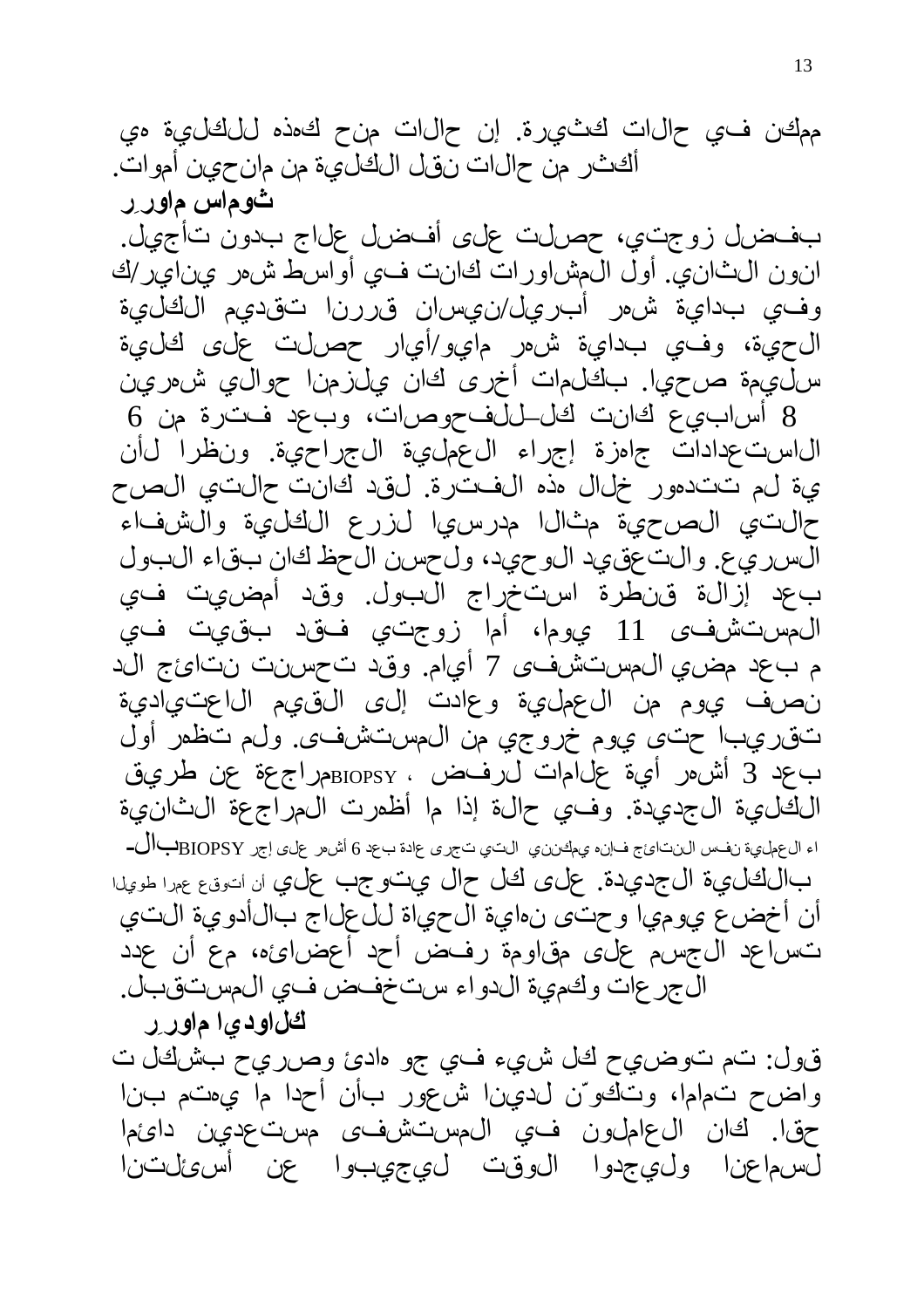واهتم(ماتين اوتحت عهل، زرع الكاليء بدون أيءٌ تعقى دات، كتشفوا أن كليتي اليسرى رغم أن الأطباء الجراحين ا تزود بالدم بواسطة 3 شرراي ين في حين يهد شريانان اثننان الكليءَ اليءني بالدم بدل من شرويان واحد ول هذا السربب لثان من الضرروري اتباع تقنءة الاستخراج ال مفت وح. وقد است غرقت ال عمليتان ال جراحيتان حوالي ي حمالة ساعتوين ومو ما كان ممكِّنا عند مستَّقبِّل الكلِّيَّة، ف عدم وجوب استخراج الكليءة المريضة وعادة ما يكون الحال كذلك. والشريء الوحيد الذي يبقى هو الندبة بحد ال عجلية ال جراحية، رغم أنها طويلة جدا بسبب القص طوليا ب مشرر ط ال طبييب ال جراح. وك أنت ال مشكلة ب عد ال عملية مباشررة تتعمثل في تقويءٍد حركتي لأننوي حتى ذلك ل ي مق ت م ام السلام و ب عد 7 أس اب ي ع اس ت ط عت أن ال وقت ك الت س أواصل من جديد الىق،ام بأعمال، الت، تتطلب اتصال مباشررا مء الناس. وزوجي يسافر إلى عمله في مدينة بءِرن 3 مرات أسبو عي!. وبعد 3 أش٥ر على إجراء ال عملية واصْل الفي،ام بحمله بشلكل طبيع عي تماما. ومنذ ذلك الوقت نا استأنفسا ممارسة ن٤يش حياة طبيءية، حتى أن ال رياضة.

هل باستطاعت ي أن امن ح كلي ة لعست قبل ل ا أعرف ه؟ عندما تعطى كليءَ لمستقبل غير معروف فإن تلك تُسهِي بِهبة حيّة "بدون هدف" وذلك بخلاف عهليّة منح كاليءَ حيءَ ذات هدف، حيث ي عطي ال1واهب عضوه لمصالح ذلك ل أسباب غير أنانية شخص مءين. فإذا قام ال واهب ب إطلاق ا فإن ال حبة تسهى ب- "مبة لمنف عة الأخرىن". مِثْل هذه ال0دبة سجلت لأول مرة فءٍ سوي سروي افءٍ 2003 وكان ذلك متفق علية مقدما مع المكتب الاتحادي السرويسري للصرحة، ومع المركز السويسري الخاص بزرع أعضاء مر مطان. ال جسم. و عليه فإن منح عضو لشخص لا تعرفه أ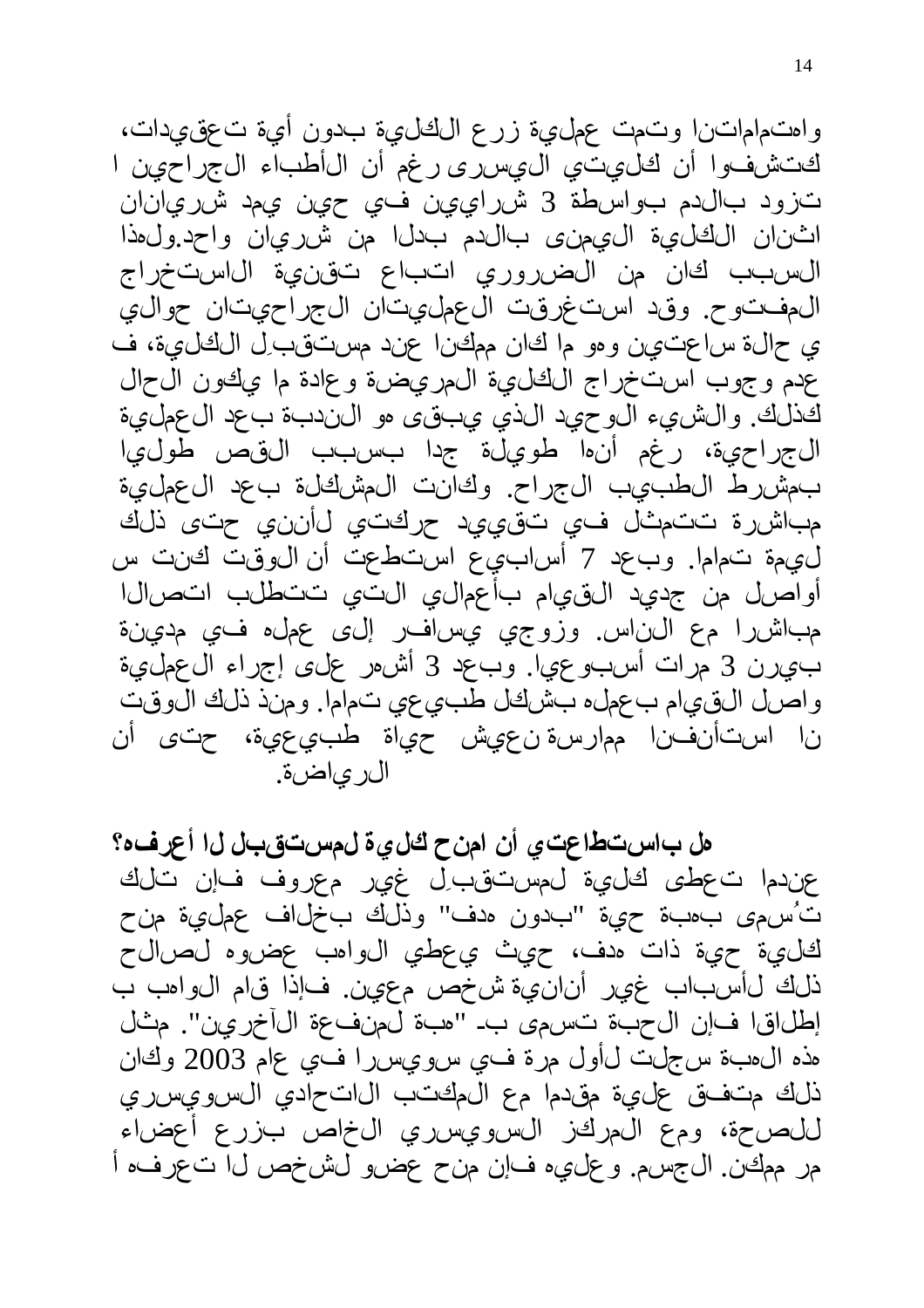إلىا" أنه يجضع ليوجوب السررية التامة. ويتم بحرص اختيار دوافع هذا البهنح لبهنفءة الأخرين. وفي حالة كهذه من الضرروري وضع تقدير نفساني عميق مفصل. هل أستطيع تقديم كلية في حالة كون ضغط الدم مرتفع عندی؟

جرى ال حديث كثيرا حول ذلك قبل 10 سنوات. وكان رد ن إيجابيا. إلى الله فيها يتgلق ب هذه ال هبة الأجص ائ فإن القواعد اشد كثَّ يرا. عن المرشحين لمن لعن العن الذين كانوا في الماضي من الارتفاع في ضغط الدم لا ي مكن قبول مم إلى اس في حال: اليابق اء على ضغط الدم عن م طُبِي عِي! باست عِمال دُواءِين عِلى ال1َّكَتْرِ، وفَّي حِالَٰةَ عِدمَ لبية على القلب "انتفاخ عضلة تحديد أية تأثيرات س الفالب أو على ال عين، أو على الخاليتين (إف ال البروت،ين) والحذلك في حالة رد فعل تأث،رات كهذه على م عاملة تونظي، ضغط الدم. إن إدخال مذه السرياسة قد عنى أن حوالتي 15% من المان حين لديءم حالتيا تاريخ ضغط دم رسة؟ من حيث مرتفع . فكيف نفخي الله عن الله عليه الله عليه الله عليه الله عليه الله عليه الله عليه ال ال جوهر، نفذت بطريقة جيدة، مع أن سيتوجب على ال وامبيين، الذي نكانت لدي مم مشاكل بسبب ارتفاع ضَّ غط الدم قبل استخراج الكلية، أن يتناولوا ال عديد من الأدوية لتخفيص الضغط حتى ولسنوات طويلة بعد، ألحثر من أولىئك الذين حصلوا على ارتفاع في ضغط الدم بعد كالي: . مكذا فإنّ كل شخص ي ريد أن ي منح كالي:، إلى إزال: ال جانب كون ضغط الدم مرتفء لديءٌ، علىء أن يأخذ بالاعتبار أن سيضطر مستقبلا لتناول العديد من الأدوية لخفخن ضغط الدم.

هل من الممكن أن ي موت ش خص بسبب من ح الكلي: 3 إن أسوأ ت£قيد، فيهما يتحلق بمن للحاية وهو موت الءانح أثنناء ال عملية ال جراحية أو ب عدها. مع أن عملية اللحلي إجراء آمن جدا فإنه توجد مخاطرة من أن المريض ي الى في الن ي موت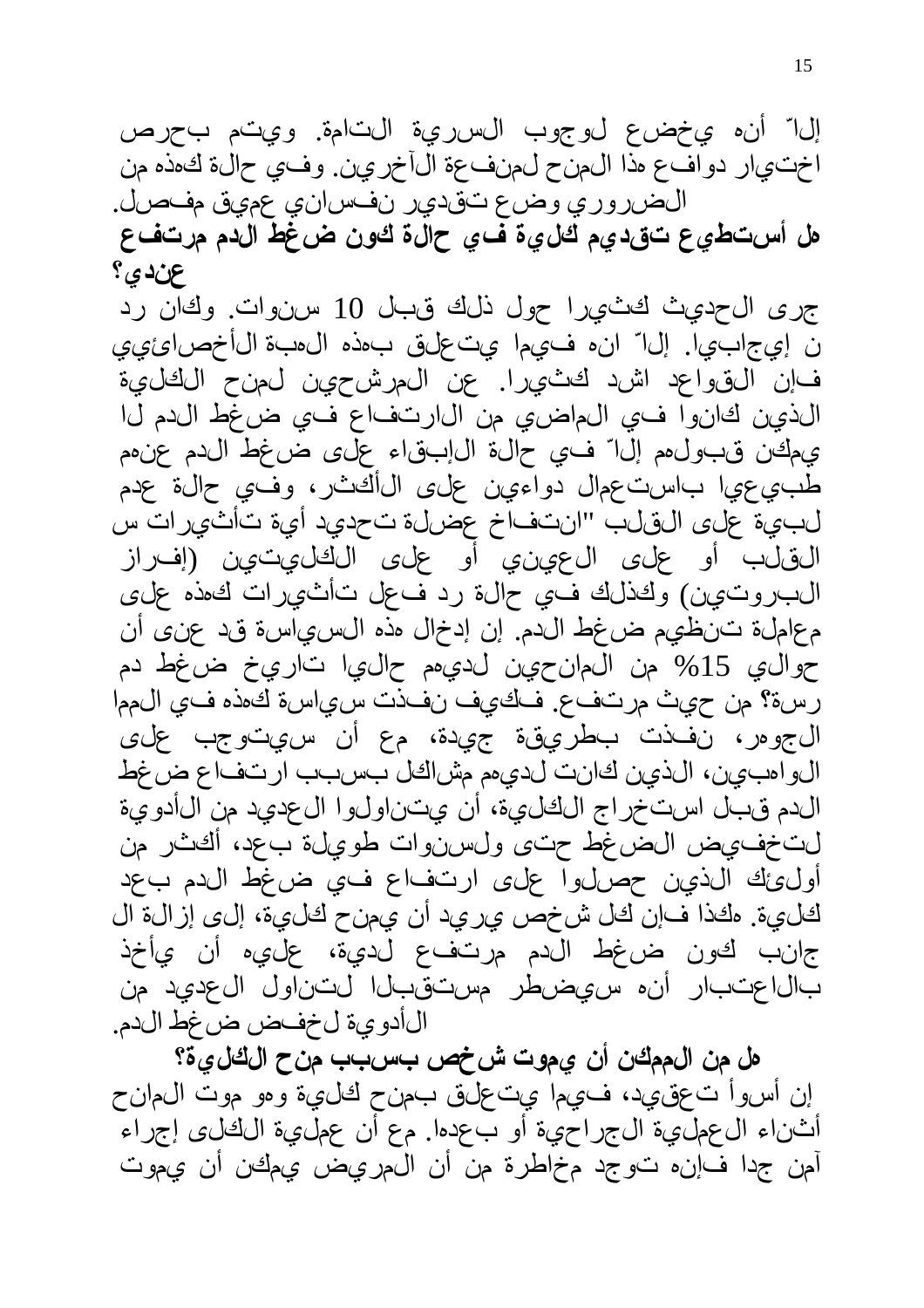بسربب مذه ال£حملية. فعلى أساس أفخسل التقديرات فأن بالأحرى حالة وفأة واحدة بين 0,03% المخاطرة تبالغ حوالى الذي أجري لئل 3000 حالة لمان حي اللئليءَ. وقد أكد التحليل مؤخرا على 10828 عملية جراحية على الكلية في الولايات 2001 ـال جدة الأمريكية في الفترة من عام 1999 التقدير المذكور. ومع أنه لم يهت في سويسرا حتى ال ي وم أي مانح بسبب إخراج الكليءَ، فإن ينبغي الافتراض نسبة مئوية مطابقة للمخاطرة.

عهري ال متوقى ع؟ما مقدار التأثىر على إن إخراج الكليءَ لا يؤثر سلبيا على ال عهر المتوقع. في ال حق، ق:، حسب البيانات الإحصائ، في: فإن مان حي الكلي: ي عيشون عمرا أطول وحياة افحن جودة مقارنة بال1شخاص الْ مِشْ ابِ مِينَ الْذِينِ لِمْ يُ مِنْ حِوا كَالِيَّةِ. إن حِياة ذات نوعي، ن أفضل مي بالتأكيد تتعلق بكون الأشخاص الذي حصل وا على موافقات لمن ح كلية قد توجب عليهم من طقيا أن ي1دونوا في صحة جيدة، إضافة إلى ذلك فإن حظوة ال<انحين بسربب منحمم الكليءَ مي التي تحي الله على الله عن الم بڨىءَ الناس.

كى ف ستكون وظىفة الكلىءَ ب عد من ح كلىءً؟

ب عد إب عاد اللفل ي قفان وظيفة اللفل ي قتن خفض إلى ا الطبيءِعي، ولكن لفترة قصهرة، حوالي نصف مستواه ل أن الكاليءَ ال متبقيءَ قادرة على تولي بعض موام الكليءَ النتي أب عدت عن ال جسم. وعلى المدى الب عيد فإن مستوى وظَّيفة اللَّـٰليءَ مو 70% (مقارنة مع ال1وظيفة قبل منح اللكليءَ) ووظيفة الكلية تلك مناسبة تماما للقيام كلِّية تن خفض بواجبات ال حياة الطبي عيّة. فوظيفة ال مع مرور السن ين كما أن الفحوصات المقارنة للمانحين وغير ال إن ي ن تبين الله عن الله عن الله عنها الله على الله عن الله عنها و الله عنها عليه الله عنها ا أسررع لوظيفة خلال عملية الشيءخوخة.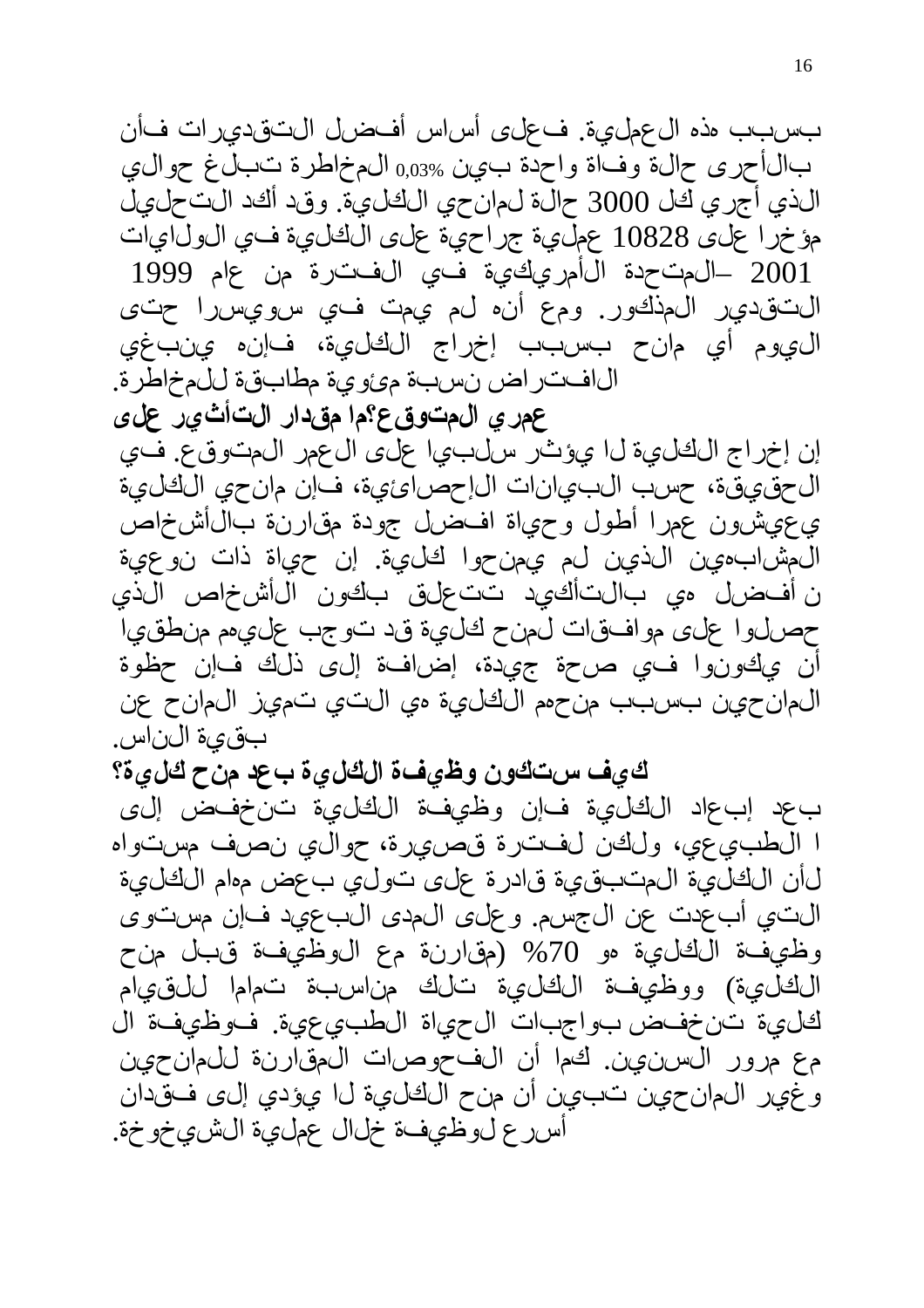هل توجد لدى مخاطرة أكبر لظاهرة فسشل الكلىء؟؟

الءجازفة من أن ي عان، واهب الكاليءَ نفسه من تقييهه جدي أي من مانح واجد من بءِين كل %0,3% و0,04 رات و ح ما بين في عمل اللحالية ي 2500 مانح إلى، مانح واحد من بءِين كل 300 مانح.

أي واحد من  $0.03\%$  وبالمقارنة مع متوسط الاس الذي نتكون عندم ال $\omega$ سبة على ال $\ell$ رجح حوالي أساس،ة لفشل بيِّن كل 3000 فيان الهجازفة الحبر وَّلِّيلا رغم أنها ما زالت ضيئ له جدا. والسباب ال اللخليءة لدى وامبي اللخلية، لخانت في السابق تضررر اللخلية بسبب ضغط الدم الهرتفع والاختارال الكالوي الذي يؤثر مباشرة على الكالي (على سبيل المشال الحالة العرضال الع غلوم، ويرول ون ي فريت ي س). وي نبغي ذكر أن أي! من ال- 631 م|نح! ال مس جلَّ بن في ال سجل اللَّاحِياء لهم يَالَيْنِ حتىي الْجَوْمِ بِحِاجِمَ إِلَى دِيلِزِة طُوِيلَة الْأَمِدِ. السرويسرري للمانحين

وي!الحن للأطباء فءٍ مركَّن زرع الأعضاء عندكم أن ي قدموا النصاويح وي وضحوا لكهم فءيها إذا كانت ال٥جازفة عندكم مرتفءة بسبب مرض الكلية أو الاختلال فيءا. وبعدف تجزب تضررر الكليءة الفحص من قبل الطبيبب وهذه الطريقة هي أفحل يجب على العانحين الشاسعي الله عن الله عن من غط الدم ب ضءان للكلىءَ الءتبقيءَ.

#### مل توجد تقن يات مختلفة للستخراج الكلىءَ؟

يوجد ف رق بين الطريقة الفن، المفتوحة والطريقة الأخرى المسماة بتقنية "شقب الباب" أي التصروير ال خبري الداخلي.

#### التقن ي ة ال هفتوحة ل استخر اج الكلي ة

ذه اللطري فية إجراءا م،عياريا في ساوير أنحاء ال4الم لاستخراج اللكلي،ة الحي، بعدا الابجراء أصبحت ه ي ع استخراج الله لي عبر مقطع ي تراوح ما بي ن 15 إلى 20 س ني بعثر اعلى طول قوس اللصل ع. والننقص فعي مذه العجلية الجراحية مو طول الندبة بعد أن يلتيءُم الجرح، التي تعبقي موجودة بعد يءَ. وتـُستخدم مذه الطريقة بدرجة رئيس، قي ادى الواهبين الذين تت غذى الكلية في أجسامهم العمل بءساعدة عدد قلىمل من الأوعىة الدموية.

#### تقن يءٌ التصوير المخبري

بالأخذ بالاعتبار مهزات التصروير الداخلي للتقنية الجراحية المراحيات المتوفة ك تقنية "ثقب نخلف أنحاء العالم نتنتقل بشاكل متزايد جدا إلى الباب"، فإن مراكز زراعة الأعضاء في مخ استخدام مذه اللطري قة، التءي أصبحت أمرا اعت،يادي!، وأظمرت أنها ناجحة خاصة أثناء إخراج كهيس الهرارة من جسم الهري ض. وفي ال است، عصرال الالخلوي ي فت حمق ال بطن تحت رق ابة لخامي را وي زال ل5دار الڢاطن2ي ي ع من خلالها إدخال كاميرا ال£ضور بأدوات خاصة. ويتم عهل 4 جروح صغيرة في ا وأدوات جراحة. وي تم كشف الكليءة وفي النءايءة تُ سحب من خلال جرح على ال جلد طوله حوالي 10 سنتوع ترات.

#### تقن *ي*ءَ ريتروب*ير پ*تون *پ*وسڭوبي

نظرا إلىي أن اللَّالي مجودة في حيز ي قع وراء التجويف البطني، فإن التقنية البديلة مرتبطة ة. مذه التقننية شأنها شأن تقنية التصروير المخبري مي إجراء للتصروير الداخلي بمذه التقني (تقن، و تقاب الباب). وبخلاف تقن،ة التصورير الداخلي السابقة فإن الوصول إلى الكلية ي[فون من الجانب أي (من خلف الحيرز الباطني) بـدل من أن ي[فون ذلك من خلال العمق الباطن ف] ه التقنوية حاجة للفتح في العجق. وفي مذه التقنية يتم كشرف الكلي، عن المنها عن الواقع لا توجد في مذ طريق الهراقبة بالكامهيرا وذلك بمساعدة أدوات جراحية خاصة. ويتم أخيرا انتزاعها من خلال الجرح في الجلد الذي يبلغ طوله حوالي 10 سنتي متر ات. وقد أظعرت هذه الطريقة أنها مناسبة للأشخاص ي نو أولىءَك الْأشْخاص الذي أجريت لهم قبلاًا عهليات جراحية في البطن الواهبين البدين وبصررف النظر عن تقنية الجراحة، فإن المءيار للختيار طريقة استخراج الكليءَ أقل خطرا بالنسبة للوامب ويلءجب عدد الأوعية الدموية اللحوية اللحارية دورا مهما في اتخاذ هذا القرار، (فلحلها لثان ك انت عهل، إخراج الكل، أبسط). وفَّي حال: عدم ال@شارة بـصورة مغاي رة، فإن عدد مذه الأوعية أقل ي ع إخراج الكليءَ الي سرى نظرا ل أن من ال أس ل زرعها للشرخص المستقبل بسبب طول 80% من الحالات ي تم استخراج اللهارية الي من بسبب ظروف خاصة الشريان اللهالوي. وفي 30 (علىي ال|غلب بسبب الشكل المعق د للأو عيءَ الدمويءَ)

#### ل(ند -مستقب لِ1 الكلوية تون( بارغ(يتزي فوغول، 49 علم)، مُخذِّرة، بوتمون غون، بازول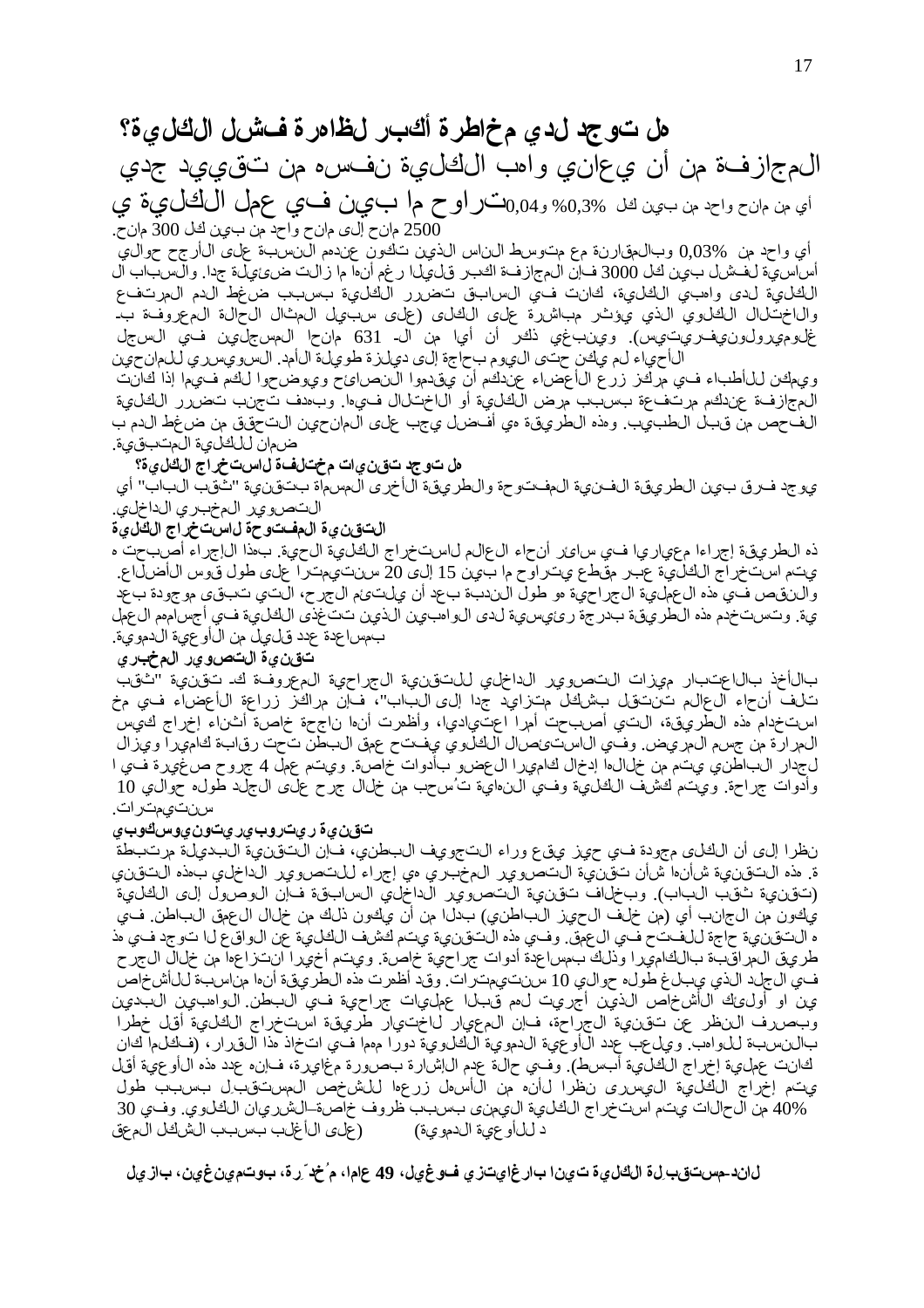كَصْرِغْوِيرة كَانت لدي مشاكل مع الكُلْرَى، مع أن ي لم اعرف أبدا السبب. في نءاية العام الماضي كاليءة إن حمض أوكسالينه اصبح الوضع خطيرا على حياتي عندما أعاقت حصوة حمض أوكسالينه ال موجود فــي ال£ذاء مثـل رابارباره والشمندر فــي ال1بداية انتفخت رجلاي فــقط، وهو ما عالجته كي لي زوجان بالحمية. إلىا ّ أنه مع مرور اليوقت بيقي السائل في جسم. في إحدى الأمسيات ح صديقان، طبيبان عن ذلك. وحددا لي صباح اليءِم التالي موعدا في عيادتهما. وبالتحاليل ال٫خبرية تم التألفد من وجود اختلالات باثالوجية جدية في حيوية اللهلية، والتشخيص لثان واضح! ومنذرا: توقف اللَّكارية نِ هايءُيا. وعلى الفور أرسلان، إلى مستشفى الجامعة في بازيل ي اليءوم التاليي خض عت ُ للديلزة! لثان ذلك في الخامس عشر من شير ديسمبر/لثانون الأول من وف عام 2003. خمضعت ليلدي ليزة شليات مرات أسبوعي! وفي مارس/أذار من هذا ال عام، ت وقف جسمي ت ماما عن إنتاج البول وفي الثاني والعشرين من يونيو/جزيران حصلت على قلي الجنير على التوبة من الله عنه الله عن ذلك بسررعة غير معقولة، عندما يعرف أن المريض الذي ي خضع للديليلزة عادة ما ي نظرون حدث كل

من عامهين إلىي أربعة أعوام للحصول على للحاي قالبية مناسبة، وأن ذلك ي توقف على فحصهانة الدم. كُنت س£يدة ال£ظ جدا لأن شبي،نتي عند الزواج ومي زمهيلتي، وتصغرني بـ 12 سنة عرضت رجوتها أن نتفاكر جديا في نتايك الخطوة، ولكنها قررت بحزم، بـك نتايقايءيا منح لخليت،ا. ليقد وكانت متعيقينة من أن كاريتها ستكون مناسبة من وجمة النظر الطبية. وحدث أنها كانت على حق. وب£د الفحوصات النفسيءة الإيجابية، والفحص ال‰ارن تُبيين أن كاليتاعين الله عن السبب تجام مع لمأحد أن ميقدمها إلىي صدييق ق\ريب: التخصحية بجزء من جسمي. وهكذا حصلت علىي أعظم مدية يهطفن ال£جسد ل[نقاذ حي|ة شخص م|.

مِن الصرع، عليَّ وصف مشاعري أنذاك. كان من الصرع، عليَّ أن أتحمل تالك الانف عاليات، خاصة في الأيام الأولى بحد زرع الكلية، وقد تحدثت حول ذلك مع أخصائي علم النفس في ُــأَتـتيبـل بالشاكر مذه ال0ديءَ غير ال5عقولة من صديقتي المستشفى. وعندها تعلمت كيف فـنادرا ما يهر يوم دون أن أفـأَكر فـيها. إلَا ّ أنه لها يمنبـغي السهاح بـتـنامي هذا الشَّكر ال£ظيم ل@صبح تبعية.

إنن2ي مهتنة جدا للكل من اعتنوا بي أشناء مكوشي في المستشفين الخاص بالتدريب باحتر افي عدها وليأن أي ضا. إن ني ل ا أعتنيد أنه كانت لي أية امتيازات ليأن في وتني دير قبل وأثناء ال عملية وب زمهيلة سروى إمكان،ي أن الµانحة وأنا نختار الجراحهين وأخصائءٍ التخدير.

فإنه ي طين ع التي التي التي السلام عنه عليه ع الله عليه ع الله عنه الله عنه الله عليه الله عنه الله المحر الله فَتَقَطَّ بِـلِّ وَمِكْنِتَـنِي أَيِّضاً مِنَ الْإِحِسَاسِ بِـأَنْنِي سِلْ2ِيم، الْكُلْ2ِية الْحِيَّ ة لم تَبِقَنِي عِلْي قَيد الْحِيَاة وهو ما لهم يكفن مهكينا قببلا بسربب كليتي المريضتين. والأن وبطريقة جديدة وأعنف أشعر اننهي حې ئېقىق

## هل س|ش عر ب|لم بعد مبة الكليءَ

(السرجل الصرحي السرويسرري لم ان حي أعضراء ال جسم SOL -DHR- صرر ح الب عض من المسرج يك ين لدى غ عددهم حتى ال1يوم 337 مانح ك لي، لي ظة ت له المعس تشفي، بـأنه ق شع بـأله الأحياء) والب ال أثن|ء مكوثه في المستشفى. والتبلييغ عن ألام شديدة من قبل الماراتين، المنه الله عن اله عن الله عنه الل اللكثير في ألكثر الحالات، ويُصف الألم ك "خفيف إلى معتدل" إلى" أنه في أقل من 10% من ن إجراء مؤلِّم إلىي حد ما، في حيمن أن واحدًا مِن لَئِل 40 مانح! وصف هبة ال(الن المصلَّ عنها باليَّ عن الكلليءَ بأنها "مؤلمة جدا".

الأرق|م التي قيِّس بها الألم اختلفت إلى أدني حد اعتمادا على تقنيءَ استخراج الكليِّ في السَّار الله عن أن ال\باروسكوب،يا والريتروب،يريتون،وسكوسياس الم تؤلما إطلاق!. أن طريقة السيطرة على لْأَلْمِ وتَكْوِيفَ الْأُدوية مِع شِيدته ربم يكون لهما دور أَكْثَر أَمْهِية مِن تَتَوْنِيهَ الْاسِتخراج المحددة ا

وي ُنص َح ال١مانحون الذين يخافون من الألم أن يلفتوا، قبل العهلية، انتباه أخصائيَّة على الله عنها وال هذا وال جراح وال0مهرضات إلى، خوف‰ من الأل0م وأن ي طلبوا شاك لا أكث رفاع لي تاليس يطرة على الألم. و مبــرر بــصورة خاصة ل1دي ال1شخاص ال1صرحاء تــماما وفــي حالة جسدية جيدة، الذيين ييقبـلون طواعية الخضروع ل£عملية لصرالح شخص اخر .

وإذا نـَّبءِين أَثَّناء ال1فوث فـي ال1صرتشفي أن الس2طرة على ال1لَّم لي ستٍّ من اسبة، ي ن- عَي إعلَّام الأطباء المختصرين والممرضات المختصات على الفور لتءديل العابر بصرورة مستءجلة.

كم ي جب علي أن أبقى في المستشفى ب عد مبرة الكلي، ؟ 14 ي وما. وس تك ون ال عوامل ال فردية مي فترة البتياء ال متوقعة في ال مستشفي تتراوح من 7 الأسراس عند تحديد مدة العكوث بصرورة انف رادية.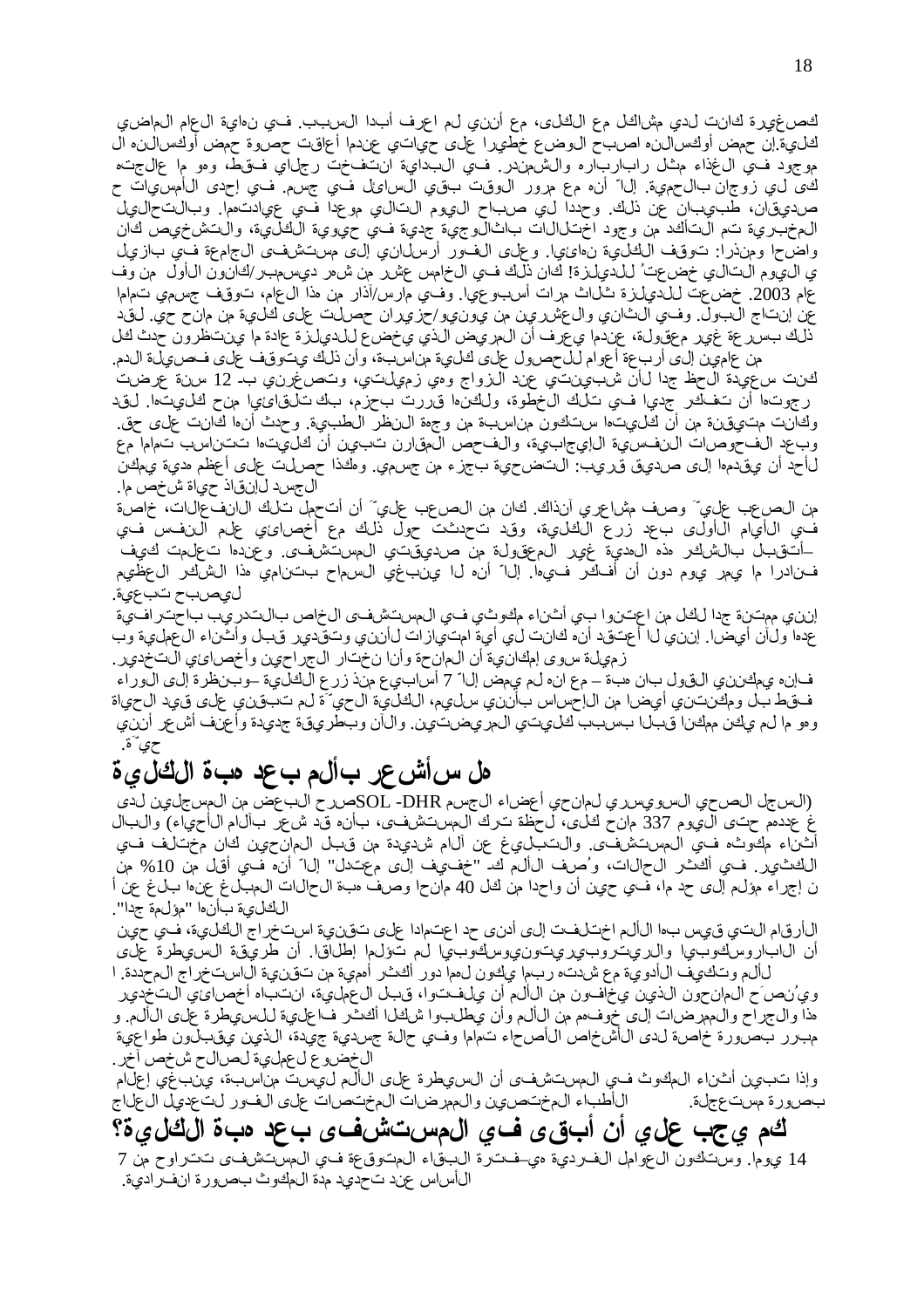## م۱ مي الءش!كل الممكنة أثن!ء استخراج الكلي، وبعد ذلك <u>مب اش ر</u> ة؟

الت عق،عدات ال،جلارة أثناء ال،بة وبعد اللهشف النظامي مباشرة مسجلة في السجل الصرحي **الت عقي ميدات** ال $\omega$ رويسرري ل1مان-ي أجمزة ال $\omega$ سم ال $\epsilon$ ياء من عام 1998وال $\epsilon$ اصرة 393 مان $\epsilon$ ا لىلى لىلى ال ال@لاحظة حتى يومنا هذا عند مان عي الـرئات ال- 393 ال0عروضة حسب درجة تـلـُـرارها بــصورة ا**لـمبـكرة** تن(ز لىءَ:

### م۱ مي ال١ثار ب٤عيدة المدى لل£ملية التي ينبغي ان تكون م عدا ل10

مناك شلاثة أشار رئ بيس، : 1)ندبة، 2) فتق في مكان الجرح/ ضعف في الجدار الباطني و 3) ألم ل ا ى كون في الندبة ذات ا

#### الىن دىن ة

ي اللخليي مشالخل مع الندبة. وبعد 5 سنوات ما بعد عام على منح اللخلية، تنظَّر لدى 9و12% من مانح زالت مذه ال@شاكل لدى 2و8%. غالبيءَ الـأعراض ال@بـلغ عنها لدى 8 % من الحالات بعد سنة من إعطاء اللكليءَ: إحساس بالألم على شكل شد وحكة وحساسيءَ … إلخ. في حين ي ظمر بصرورة نادرة فتقدان 0 وب ع. 5 سَ روات ي بوَّن ال1لم حول الن دبة مثَّل له الراحساس لدى (2و2 %) أو حكة بدون ألم لدى 7و م0ي0نة.

#### فت ق في مكان ال جر ح/ض عف في ال جدار الباطني

لَّم ي بلَّ في السَّ جلَّ عن حالَّة كَمَذْه إلَّا ّ مانحٌ واحدٌ من بءِين اللَّمانِ عِين الـأُحِياءِ. مانحون أخرون (8و0%) ص ذلك بَّلى غوا ّ عن ظاهرة تحدب فـي ال5بطن، ي1بدو شبيءِه! بالفحتين فـي مكان الجرح، ولكن شُ خ ِّر على أنه ارتخاء في الجدار الباطني (ضعف في الجدار الباطني). ألم (لىس فى الندبة ذاته)

في جزء اللدومبال من أ**لم في الظُُّد.** بـلغ (4و16%) من الµانحين عن ألم بعد عام من إعطاء الكلية. ت نتشعر بهذا ال£مود الفقري، هو النوع الهألوف لدي 0(و10%) . إلىا ّ أن غالبيءَ هؤلاء المرضى كان الألهم وحتىي قبل إعطاء الكلية. ولهم يبلغ إلىا ً 3 مان ي في (4و0%) بأن الألهم الذي كان موجودا سابتيا قد اشتد بعد تقديم الكليءَ. ولكن يطرح سؤال عن علياقة ذلك بجزح الكلية، لأن 84 من بين 631 منة مع اليام في من مان-ي البالخاري ال‰سجلءين أي 3و13% قد بياغوا عن مشاكل دورية أو مشاكل هز اللظمر قيبل منح اللكليءَ، وهذه نسبة أكبر مما مي عليء بعد سنة على منح الكليءَ. وفي حالات نادرة (7و6%) ي وصف لثألم لثلوي شاد في مكان استخراج اللثلية، في حين أن الألم في الطن نادر بنفس النيدر (7و0%).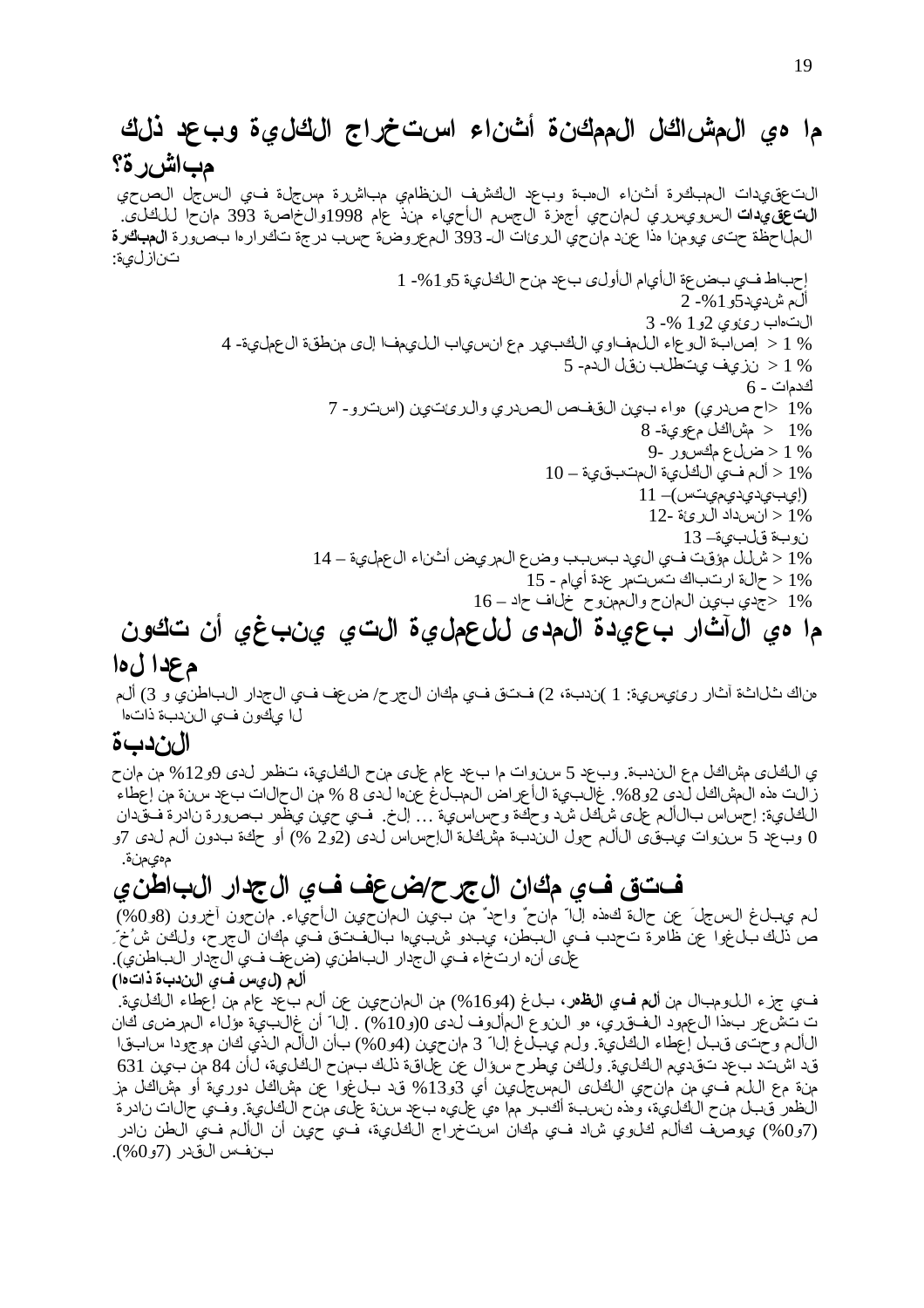### مت ي س/ستطيع من جديد ال£مل ب£ منح الكن يءَ؟

ب عين ال اعتبار الزمن الضرروري لالت،أم الجرح فإن ويُنصح بفترة نقاهة لهذة 3 مع الأخذ أساب،يع على الـأقل اعتبـارا من ي و إجراء ال عملية. وبـصدد عمل محدد مثل (ال عمل الجسماني الشراق) فإن العودة إلى مكان العمل ي لين تأجيلها لفترة من 6 إلى 8 أس ابيع ب عد العملية.

### ق.ديم الكلىءة كما كنت قبل!؟مل سأشعر جيدا بعد ت

4 أس ابيء بحد تقديم اللحليَّة، أم اع ادة ما ي بدأ ال مان حون ال ع الم ون الع عمل ب عد فت رة من 3 الْأَشْخَاص الذين يجارسون أعمالًا مستوَّلة، وربات البي وت أيضا فعادة ما يبدؤون في وقت رد 223 م|نح| خطي| علىي أبـاكـر وهذا ل| ي عني أنهم جيدا بـبنفـس الىق در كـم| كـان الـحال قيبـل الـمنح. فــقد السوؤال: كُم مِن الوقت احتاجوا لْءِشْ عِروا جيدا كُما كَانوا ي شرعرون قبل العملية. في المهتوسط كانوا بحاجة إلى 3 أشهر ل2ست عيدوا الإحساس بحالة جسدية جيدة، مع أن هذه الفت رات متباينة جدا بصرورة ف رديءٌ.

من الأسباب ول اتش عرون جيدا بذلك إذا كانت فتترة الىنقاهة بءد ال عملية أطول لدىكم لسبب القدر، فإننا نرجوكم أن تبلغوا عن ذلك للهركز المختص بزرع الكلىءَ وللسجل الصرحي السرويسرري ل\مانحي الأعضاء الأحياء. فمن ال\مم جدا بالنسبة لكم أن نتشعروا جيدا تماما.

#### من يِدفع تكاليف مِن ح الكليءَ الجيءَ؟

ذي، على المدى الب عيد، ي خر ال في د. وقد حدد ذلك ي ف عوا ص ندوق التأمين للم ُستقبل ال بال-سِّلاب: بعد إنجاز عمليءَ زراعة اللَّالي، بنجاح، فإن تلكاليف المعالجة بالديلزة لن تكون موجودة بعد. وبال اعتماد على نوع الديلزة فإن نتلك النفيقات ي طين أن نتبلغ حتى م ابين 45000 الهرافيّة لي جليءة زرع الكليّة اقل كثيّورا. و80000 أليف فيرانك سويسري سنويّا. أن النفيّات ي ضاف إلى ذلك أفضلي، أخرى للصين وق ذات، فالبريض الذي زرعت له اللهاي، قلك يحت يستطيع مواصلة العمل بعد فترة زمنية قصهرة جدا.

### من ي قدم للمانح الت عو ي ض عن المكسب المفتورد؟

من التعويض مو 80% من الدخل ي دم ذلك الصندوق الخاص بتأمين المستقبل. الحد الأدنى الهفخوود. وللنأسف، ليمس لثل صن ادي قالت أمهن مست عدة لدفع المبلغ الضرروري لل على اوة الأسرية للأم ات/الآباء مع الأطفال في تلك ال الحالات فإن الب عض كان وا مضطرين لطلب ال ساعدة من الأقارب أو الأصدقاء أو الجيران.

### هل مصار يه التأمين مؤمنة للمانح؟

صرندوق التأمين الصرحي مسؤول عن تخطية لخل نفخات المزح، بشررط أن يلخون الصرندوق عضو SVK (Schweizerischer Varband fur Gemeinschaftsaufgaben der Krankenversicherer نصاى الجم، عيءَ السرويسرية للمسائل المشتركة للمؤمنين صحياً) وقبول الصلة بين المشكلة ا حدثت تعقي دات فإن ال، اع ان عن طريق صندوق ال، التي الله عنه الله عنه الله عنه الله عنه الله عنه ال بخصوص التدخلات الطبيءَ الضرورية والمءالجة. ومع أنه له ي جد حلٍّ معياري فيها بيت إليه عنها بيت على بأي تأمهين إضافي على الحياة، فإن بحض الهراكز الخاصة بنقل الأعضاء تقدم أيضا تأمينا تأمي كور أعلىاه. هذا التأمهين ي غطي حالة الىوفاة وال!عاقة وهو ال5ياة للمانحهين إلى جانب التأمهين الىمذ صالح لهدة عام. وعندما يجبدأ ال£مل بالقانون السويسري الجديد الخاص بىزرع الأعضاء، فإن مشكلة التأمين القائءة حتى الآن ستحل في الكشور من الدين من الموجه العالمي الثاقل مدف المشرع ي طرحها وإق رار ها ال1قانون، مع أن الصرى غة النهائ، توينبغ

#### Ilustr.

مانح الكالي، توسي السابع حام الله عنهم من الله عنها عام الله عنه المسلم الله عنه الله عنها عنه الله ا ول\ن غن|و وبءِرن ومستقبل الكليءَ بي ات ش١ر 61 علما، م ُخِمَّ ر. تر يمباخ وسولوثورن

كانت تعهل بيات شار : في سن الطفولة تم اكتشاف أن لدي تـلف في الكلية، مع أن الكلين، وع بحرورة طبيءٍعية. قبل 8 سنوات نـُبين من التشخيص أن لدي كُلية متقيىحة وارتَوْي ضرورة عند الإحالة إلى النتقاعد. للسف فإن عهل الكلية مبط ـ إما بالديلزة أو بالزراعة ـتبديلها " بسر عة ومو ما دفعن ي بأن اتخذ ال1ورار قبل عامىين.

ل|ستعداد لأن نتكون م|نحة الكليءَ، إل] ً أنه عندما حان عبـرت زوجتي عن ا تحادثن| حول المشكلة وقد وقت اتَّخاذ الفَّرار سألينِّي أخصائيِّي أمراض اللُّفلِّي عِمَّا إذا كان لِّي أُخْوة أو أخوات، بسبب أن جودة وملاءمة زراعة الكليءة تكون أفحضل بيهن ال قرباء بالدم. شرحت حاتبي ل أخي وأختبي. ليقد ذمل اتماما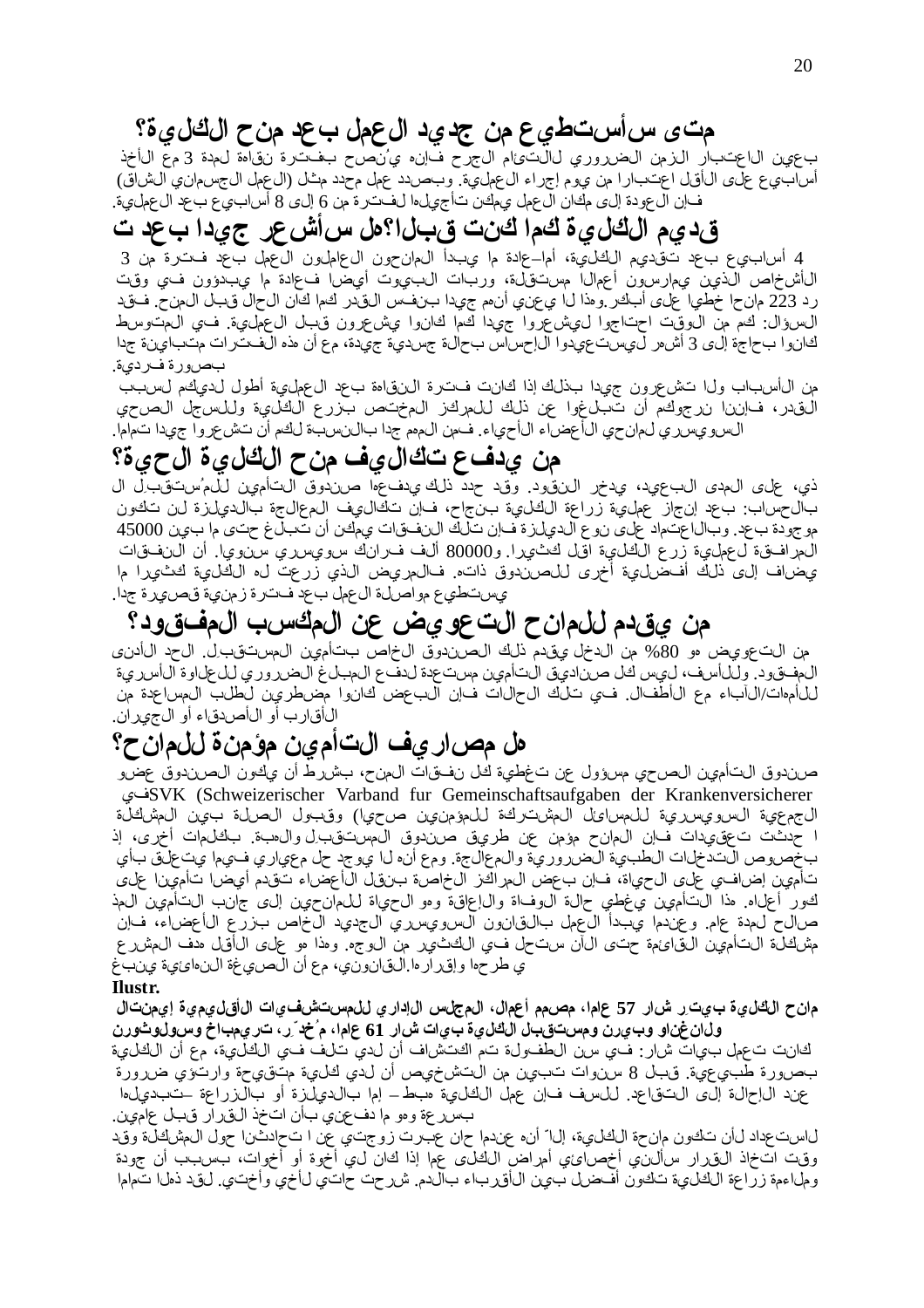ة للمرض وان ذلك لهم ي ظعر إلىا ّ من خلال نتائج الف حوصات ليأنه لهم نتكن لدي أيَّة علىامات خارجي ال٥خبرية. وحيمث أننا قد تحدثنا جميعا حول لحل شيء وبعد التشاور مع أخصائ، أمراض الخاص تحادث أخي وأختبي مع أسررتيهما. ووافق ال\ثن\ن على منح كليءة حية، وقد بيمينت الفحوص نتائج ن- مهتازة. وأخهيرا تقرر أن ميكون أخي مو ال0ا

على البرغم من ال5مهية الصارمة والءلماج المكثف بالأدوية ف]ن النِّتائ المخبريَّة في السَّاسيَّة بِ الس س وءا. وقد توجب عليي أن أذهب للديلزة لمدة ش رين، ولكني نجحت في مواصلة ال عمل لحمر تر حتي وقت إجراء ال£ملية . ومع أنن2 شعرت أنن2 سل2يم، فإن أسرت ي قد لاحظت أنن2 أنتراجع وان كل اهتمامي وطاقتيى أوجمعا إلى ال عهل.

فتي ربيع عام 2002 تسلمت من أخي رسالة **بيت شار:** ي شرح لي فيها عن متاعبه، وحي ث أنني على صلة بقسم الكالى بالمستشفى، فقد كنت أعرف ما يعنيه تعطيل وظيفة الكلية. وفكرت على الفور: "ربما سأصبح الآن مانح كليءَ".

ى وأنا حول هذا الىوضىع، وقارن الىقد تحادثن! زوجتي وبنات ال مخاطر والفائذة بالنسبة لأخي. وفي بازل قيل لي ما ي:تظرني وأكدوا لي بأن أخي ليا يهكنه بأية طريقة أن ي دفعن، فالكون مان حا. وق ي للي أنه ي نب غي على أن أق رر بمحض إرادتيي وأن. توجد دائءا أسباب مقنعة ضد ذلك. ، فـاكرت كـيف يمكن كـنت مقتنعا ومدركا كل التـطبيقات أن ناكون حياتي بحد ذلك وكيف ستكون حياة أخي إذا ما ق ررت عدم إعطائه كلىيت، وأخيرا قررت أن أكون مانحا. لقد كان ال£بء المستقبلي المحتمل بأنني لم أساعد أخي أكبر كثثورا من الخوف من أن شيءنا قد لا يكون كما ينب غي.

ال£ملية في عام إن مجرى المرض ذاته قد حدد ضررورة إجراء 2003. عن لئل الفحوصات ق1 أجريت اعتبارا من ش0ر أب ري ل/ن ي سان وحتى ال عملية ذات.ا في بدايءٌ ش.ر سبت مبر/أي لول. وباست ثن اء ال أن جي وغرام ف إن ه لم تحد آد عوامل ت عقِّ يد أخرى كما ان لم تكن من اك أيَّ ت عقِّ دات ل ا أثناء ول ابحد نفل ال عضو. حتى وأنني كنت محفى إلى حد ما من الألاام. ربما ياكون ذلك بفخسل تطبيق التقنية ال مخب ريءَ التي إلى جانب ذلك تتكرك منت، الحد الأدنى مِنِ النِدبةِ. ليم أحسِ بأي خوفٍ أو إحباط. بيقيتٍ في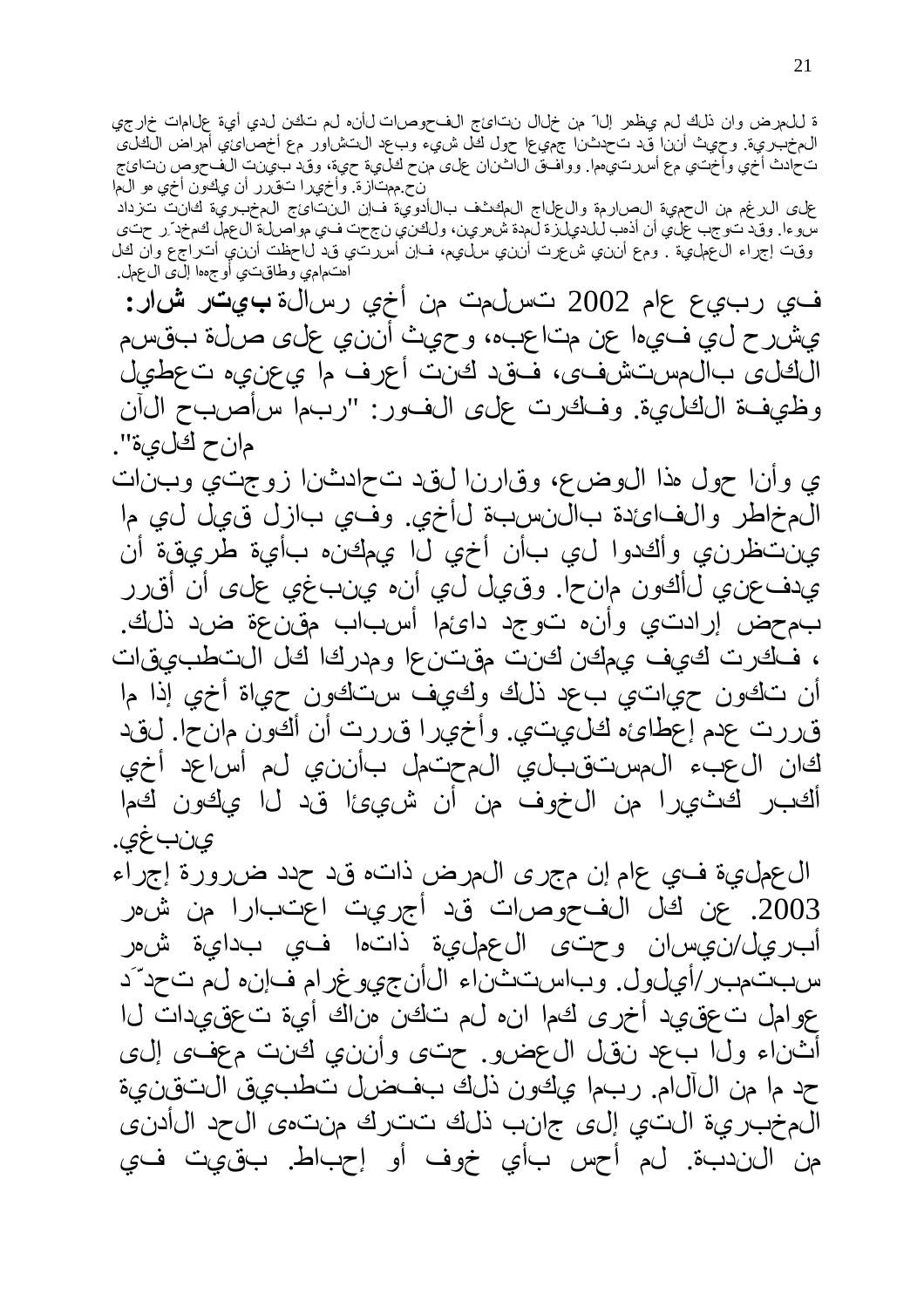الءستشفى مدة أسبوع وبحد ذلك قضيت فتنرة نقاءة فيُ اللبيت لمدة أسبوع ونصف الأسبوع، ومن ثم ذهبت إلى ال عمل بع 4 أساب،يع من إجراء في إجازة سنوية. ورجعت ال عمل يءٌ.

الى وم أنا راض جدا لأنني اتخذت القرار بتقديم الكلية، وبالتألفيد فإن ما خفف على هو حقيقة أنه كان لدي الوقت اللكافءِ للإعداد من أجل ذلك. إن ي أمارس رياضة تسلق ال جبال وركوب الدراجة النارية وبحالة جيدة. وقد حذرنهي ورة خاص: من أن ركوب الدراجة ي زيد بالتألكيد الأطباء بص من الخطر على الخاريتي الثانية ونصحوني بالتوقف عن ! ــذلك. إلىا" أنن2، أخشى قد حملت نفسو، كثَّيرا

هل ي!هكن التخلي عن منح الكليءَ؟ وماذا يحدث في تلك ال ح ال ة؟

ب عد عام تقريبا فإن 95 % من كل الكلى الحية الحزروعة ها، بكالمات أخرى فإن قرابة 5% من ما زالت تقوم بوظيفت الأعضاء المزروعة تفقد وظيفتها في السنة الأولى. الأسَّباب الروئيسِية للتَّخلي المبكر عن زراعة العضو الحي مي التحقيدات الجراحية لدى المستقبل أو الرفض ال جدي الذي ل ا ي حكين م عال جت. ل ا ي و جد أي اختبار ي حكين عن رد فعل جدي كهذا طريقه التنبؤ فيهما إذا سيحدث للرفض. إلى اتّ أن، ي نبغي أن نضع في تفكيرنا أن، من ال مهم بالتألفيد ال مجازفة بمحاولة جدية للزراعة مع الأخذ ب عين ال اعتبار مجمل فرص النجاح.

لدى زراعة اللخلية الحية الساني تخطت المرحلة الأولى بنجاح توجد تنبوات جيدة طويلة الأمد. ومع أنه لا يهكن وقع بالضبط طول ال دة التي ي عمل فيءا ال عضو أبدا الت ال مزروع لدى ب عض مستقبلي الأعضاء فمن المعروف على أساس الدراسات التفحصيلية للمراقبة أن نصف كل الَّ أعضاء ال $\epsilon$ ية ال $\epsilon$ زروعة ت $\epsilon$ مل وحتى بءد حوال $\epsilon$  20 عاماً. ومذه أفخسل الننتائج التي يهكن التوصل إلىءا اليوم.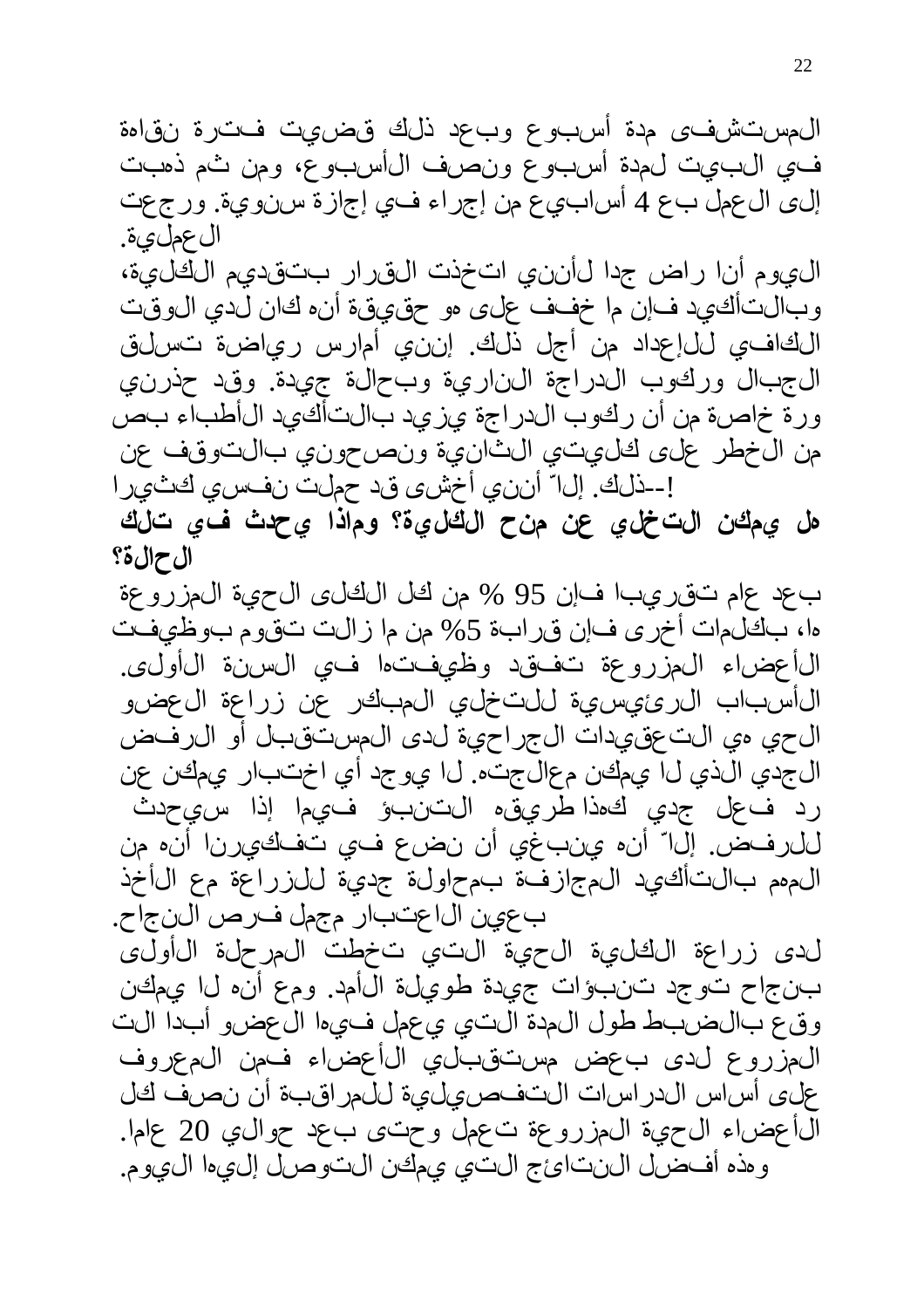## توجب على أن أتحملها كمانح؟ ومن ما مي التقي يهدات التي ي أي شءٍ على َ أن احترز؟

لْ،يس مناك من تحديد ول\ ي نبغي ال\حتراز! مانح الكليءَ ي لمكن. وي نبغي عليءَ أن ي نت ج حياة طبي عيءَ تماما. فما احمية ول اتحديد للحمية السائل الذي يدخلونه إلى الجسم. فاللحلية المصبقين مكان أمن فءي ال£سم وقادرة تماما على، إرضاء ال|حتىياجات ل5ياهاة طويلة مجمزة جيدًا وموجودة في وطبيءيءَ. والشءيء الوحيد الذي ي نصحون به مو تجنب أنواع الرياضة والنشطة التي فيها ال جازفة ك بي رة من الإصابات (الري اض ات القتالية وقفزات التزلج ...وم شابه) وبذلك ر ار بالكلهية كنت،يجة لحادثة أو إصابة شديدة. مِقللون من إمكانهية الحد الأدنى من الإض

وي نبغي على المانح أن ي عيش الحياة بـطري قة صحية وعصرية. وبـدل امن أية تـتي يـيدات فـالن هذا ي إلى الله عن الله عنه الله عنه عليه عنها الله عليه الله عن العنها عن الله عنها الله عنها عنها عنها الله المحرر المسلم الله عنها عنها الله عنها عنها عنها عن الله عنها عنها عنها عنها عنه ندما ي[كون ذلك ممكنا، على سبهل المثال: أوعيتنا الدموية والقلب)، يمنبغي تقلهصما، ع الىنشاط ال5سمان، والىرىچاضة والىغذاء ال5عتدل وال5ميل إلى العراقبة الذات،ة والىابىتياء على وزن طبيءِي للجسم أو فتيدان الوزن وتقليل مستوى الدمن في الدم (موليستيرول) والإقاباع عن

إن زي|دة 120 — 120شالي مو التخرين. وال|مم من ذلك كاله من ضرعط الدم. فـمضغط الدم الهم الهم الصف غط ل اين بحوي تقبل الباست خف اف. فال الحل ي الم الحسن الع الى العن الله عن الله عن الله عن الله مثالي، وللكن لا ي نبغي تجريضها إمكان، التلف بسبب ارتفاع ضغط الدم بالي على الله عن الدم و الله على ال الأاحياء أن يجب تطبيق كل إجراءات الحماية من ارتفاع ضغط الدم. لذلك يجب على مانحي الكلي ي قي سروا بانتظام ضغط الدم (على الأول مرة واحدة سنوي)

لْمَاكْشْفْ بِأَسْرِ عِ مِا يُمِكْنَ عِنْ أَيْةِ أَعْبَاءِ إِضْافَتِيَةِ عَلَى الْأَفْلَىيَةِ الْمِت بقيءَ، ي نبغي التأكد بانتظام من إفــــراز ال1بــروت،يِن من ال1لحارية (سن1وي! أو كحل سنة ب٤د ال1خري). وفـــي إطار بـــبرنامج متابعة نظام نحي الأعضاء ستدعون إلى الكشف الطبي عند طبيبكم أو إلى السرجل الصرحي السرعي السويسري لها الهركوز الخاص ب(راعة الكلية. فإذا لهم تحصلوا على دعوة فإن ذلك ي هكن أن يكون خطأ ليس إلى "، إذا XXلذلك ن جوكم أن ت£لموا مباشرة المركز أو السجل الصرحي للمانحين الأحياء (الصفحة تألفدتم الأن أو في ال@ستقبل من زيادة إفــراز ال1بـروتين كُنتم تعانون من ارتـفاع ضغط الدم أو من اللفلىءة ف،عجب أن ناأخذوا الدواء الذي وصفه لك الطبيب ضد ارتفاع ضغط الدم. إن إبتىاء ضغط الدم تحت السهيطرة مو خهير تأمهين لكه ولكلهيتكم.

### ەل يµغىن أن تت**تض**ررر كىل*يتي*؟

ي الفور بوظيفة الكليءَ المستخرجة. نعم، ولكن يهكن تجنب ذلك. الكليءَ المتبقية المستوية توم عل لْهَد أَصلبح مناك علبء عمل أكبير وارتخاع في الصفط لدى بيقية الأعضاء التي تنتج البول يهايُّن أن خلال سن2ين أن يودي إلى إشارات الاستمالك. إشارة التخذير الهبانحوة مي زيادة إف را ن وين الأحياء للأعضاء ب روت ين البول وهذا ي فس ِّر لها ي ذكر السجل الصحي السوي السرويس بي للها وجوب إجراء ق،عاس دق،عيّ ل\ف راز ال1بروت،عن في ال1بول مرة كُلّ س\نت،عين. فإذا كانت مناك زيادة فسرتقومون أنتم وطبيببكم بإباراغ السرجل خطيا بذلك وستتسلمون الشكل الملائية من العناصرة على وي الى من ع ال ضرر ر بال على ج ال من اسب الذي ي بين ي على ض غط الدم طبي عي!. ب عد 7 س روات إعطاء الكاليءة فإن 9% من ال\انحين الأحياء لديءم مستوى عال جدا من إف راز الب روتيين في البول (المعروف ب ألبومهينوري)) وهذا ي نبغي معالجته حسبما ذكر أنفا.

#### هل يُودُدي إعطاء الكاليءَ إلى زيادة ضغط الدم؟

ي السرويسرري للدان حين بعد 7 سنوات على إعطاء اللهلي: فإن 34% من الدان حين من السرجل الصرح الأاحياء للأاعضاء لديءم ضغط دم مرتفء، مع أن ضغط الدم المرتفع فان قد حدد قبل إعطاء الكليءَ في 15% من الحالات. في الرواقع ف|إن ضغط ال\م المرتفع، بعد فت رة من 5 إلى 10 س\وات بعد أعمار . إلَا َّ أن إعطاء اللَّكَلِّيَّة لَا يُخِتَّلُّفَ عِنَ الْضَغِطْ لَدَى بِتَيْءٍة السَّكَّانِ السرويسرويون من نفس ال 75 عام! الذيين توجد لديءم نزعة واضحةًــال@ستثناء الوحيد ه لدى مجموعة مانحي اللَّـالي من عمر 65 لوجود ضغط الدم المرتفع. كذل لم تظمر نتائج الدراسة المقارنة في سويسرا تباينا في هرة الْمَضْغِطْ الْمِقَارِنِيَّة مِعَ بِيقِيَّةِ الْسِيكَانِ. فَمِنْ زاحِيَّةِ تَوْجِدٍ لِدِي الْمِانحِين السهان مخاطرة مِن ظا الهرنغاع، لأن ي عدث لدى 40% إفــراز أكتبر للبرونتين في البول بعد 5 سنوات على البرت. في حين ي وجد ل دي 70% ضغط دم مرتفع بعد 7 س وات على إعطاء ال عضور. ول حسن ال ظ فكانتا الحالتون ضغط الدم المرتفع وإف راز البروتوين ي طين على اجمعا بنجاح لدى مان على الله على الله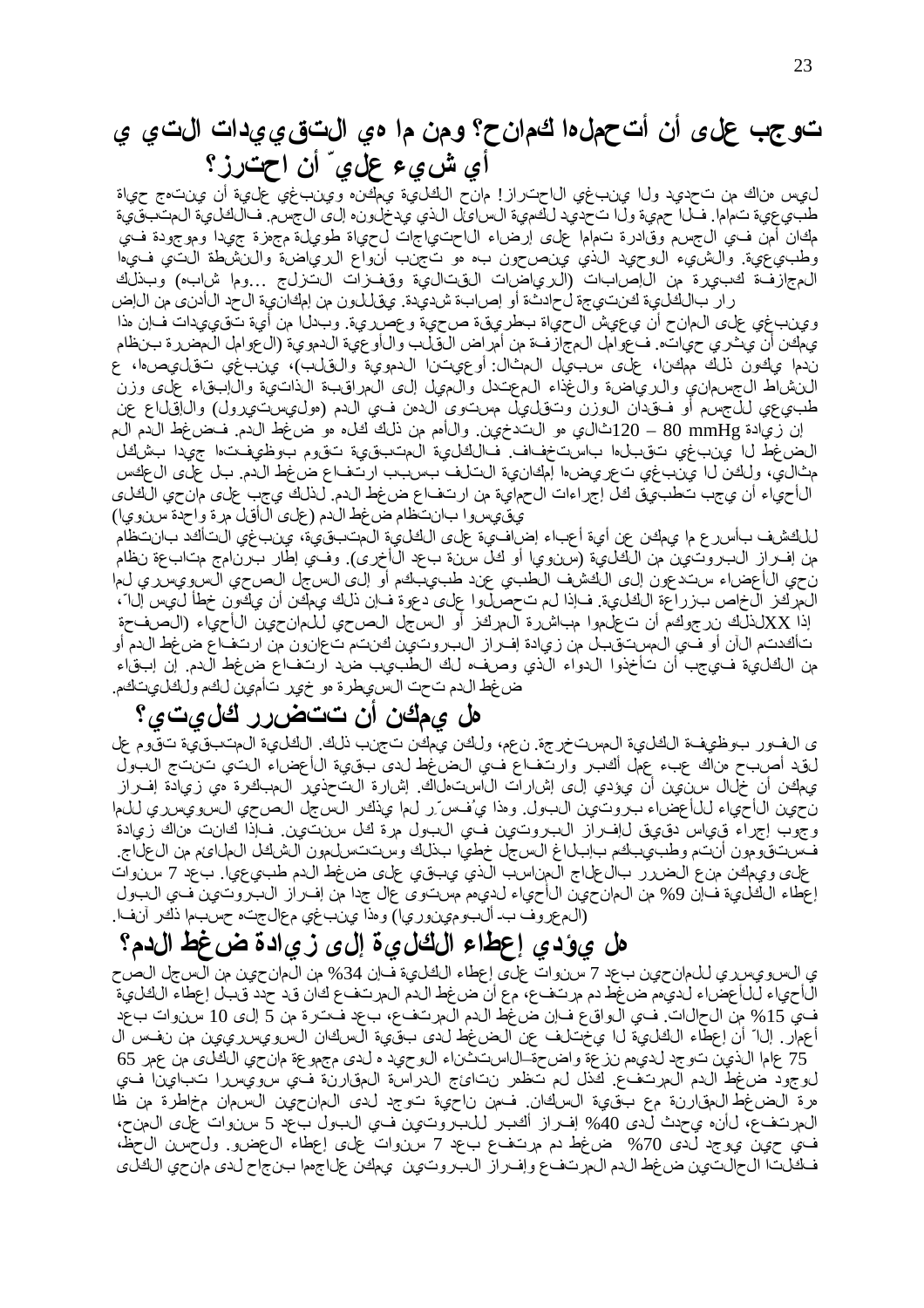لُوزن الزائد عن الحد. أن البحض من ذوي الوزن ال@فـرط الذين إلى جانب ذلك ي رغبون فـي من ذوي ا منح الالخليءَ ي جب علي هم إجراء لخشف طبي منتظم وأن ي لخونوا مست عدين، إذا ما شبت ذلك، أن لتَــناولُ ال1أدوية ضد الصن غط المرتف ع مدى ال حياة. إلىا ّ أن مؤلياء ي جب عليهم عمل ذلك عاجل الم أجل ا ي فعالوا ذلك وحتىي بدون إعطاء الكلِّية.

# هي يءكن أن يكون منح الكليءَ مفتاح انظراق المشاكل الن**ف**س يءٌ؟

في لئل مرحلة من مراحل إعطاء ال عضو توجد عقبات نفس، محددة ي ب غي حلها بألئبر قدر معكن. فيءا يتعلق بالموافقة (اعة الكليةين) في التابع عن التابع التي التي تحتيل التي تصال التي التي التي الت علىى إعطاء أعضاء حيىة:

 $1 -$ 

 $2 -$ 

 $3-$ 

ك لفل مِن ي ع توند أنه ملزم بمن الكلي، لأخ أو لأخت أو لشرويك حياته أو لطفل … وللكنه في الواقع لا ي رغي في في الألف، ي نبغي عليه ولي عليها الله عنها الله عليها الله عليها بي عليه الننقل. وليا ي نبغي الخجل من أي شيء، وليا توجد حاجة ليأن ي وضح ذلك للآخرين. في حاليات حلول مطكن، كعدده توجد

منح ال£ضرو بالتألفيد ليمس الطريقة التي يوصٯ باه لتحسين العلاقة الس2يءَة بيمن ال1مانح وال٣مستقبل. فكال شخص ي عطي عضوا أخذا ذلك بعين الاعتبار س2يشعر فيءا بعد بخيبة أمل كبيرة.

كل من يريد إعطاء كلية لأخ أو لأخت أو ليقريب أخر يجب عليه، قبل إعطاء حادث حول ذلك ب؏ناية مع شرريك حياته. في حالة العكس ي5طن أن تحدث موافَّقته، أن ي نزاعات مزعجة. على سبيما المثال إذا أراد البرجل أن يءب لثليث، لأخته في حين لا تحب زوجتُه أختَ ه ول! ت رغب فءٍ تدمور صحة زوجها بسبب أخته. إن إعطاء اللهاى بِّهن الأخوة اس،ي تمها مي ب،ين شرريكي الحياة.وال أخوات بالمعنى النفس، مسألة ألفث حس

إذا م! وضرع ال0مانح فــي نفــس ال£رفــة مع مستــقبـل **بـعد ال£ملية مباشررة:** المشاكل الجديدة تــظُّّر الكالىء، فَّى طيَّن أن يحدث قليق لَّدى البطَّرفيِّين، إذا كانت مناك مشاكل لدى أحد المريِّضيِّين. إذا وضرع الءان يُون ي دركون متألِّمين الءانح وال مستقبل منفصليين و وو لربءا حل أفحنل، فإن الكثيمر منّ أن٥م ول\ول مرة ل،يسوا بعد ف، مركز الاهتمام فال|طباء ي(ورون الأن مستقبل الكليءَ عدة مرات ي وجيا. وي قول ال مانح: مكذا ي نب غي أن ي كون ال أمر ول كن، : "ي ول ون ن الآن ال حد ال أدني من ال امت مام، ة وبــسرر عة بـعد إعطاء ال1فلي،ة، مع أن وهذا ليَّ س جيدا". وي ولفن حدوث ان0ي[ر نفـس،، بـصرورة مفـاجئ عمليءَ النفل تجت بنجاح. هذا التغير المفاجئ في المزاجية يهكن يمكن مقارنته بالانهيار النفسي الذي ي ظعر بعد عملي، ولادة ناج حة، وبالذات عندما ي توقع أن تكون الأم سعيدة. ول حسن الحظ ف|ن ع|دة ألىش من عدة أي|م، أو ن|درا عدة ال|نءي|ر الىنفسى بعد منح اللهلي: ح|لة مؤقتة ل| تستصر أساب،يع. إلىا ّ أن الىان،يار الىنفس،ي سرريعا بعد منح الىكلى، ليمس مشكلة اعت،يادية ولىم يلىاحظ إلىا ّ عند 6 من ب2ين 393 مانحا في سجل ال1انحين الـأحياء أي نسبة (5و 1 %).

حهين الذي نل وبمرور الوقت فإن الحالة النفسيءَ العامة للمانح نتافون جيدة. بالنسبة للمان يت علىق ذلك بءم، فإن الأسباب عادة ما نتكون واضحة جدا، على سبءيل الهثال: خسارة الكلهية الَّ مِنْ وَحِمَّ أَو ال مِشْ الْحَلْ لَ دى مستقبِّل الْخَلْدِية اللَّذي لَم يَ تَوقَّ عِها الْ مِان وفتي أس وا ال حال ات موت رة. ليق المصتونا ل. التحادث حول ال شاكل مع مان حين أخرىن أحى اء غالب اما يكون ذات مس اعدة كبي وض£ت ال5م،عية السروي سرية للمان ي ن الأحياء لأغضاء السيسم لمان عي الك ب والكليء تال السية الموسسة في شعر مارس/أذار من عام 2004 لنفسها معمة تنظيم مجموعات واجتماعات للمساعدة الذاتية للأشخاص الذين أعطوا بالفعل لحلي. على للى حال حال يُ وص، باقيامة الانصال مع مذه الجمعية على: www.lebenspende.ch

#### هل يتأسيف مان حي الكلي سابق! لأن هم أعطوا أعضاءهم؟

في إجاباتمم على السرؤال "ليو قرررتم من جديد بخصوص منح كليءَ، مل نف عليون ذلك؟" رد 95% ب-"نعم" و 5% ب- "لي". ال غالبيءَ ال عظمي من ال1مانحين لهم موقف إي جابي تجاه عماليءَ الراعطاء والن قل، أولىئك الذين كانت لدي مم مشاكل حتى و

### هل أمتالك كمانح الرحق في توي عو ي ض ما

نفذا ۖ أو مادة. فــبيع الأعضاء ممنوع فـي سويسرا ومكذا ي نبغي أن لــلا، فـيما يتعليق بالتعويض يِّبَّتي، وإلى، ال£بدُّ. إل" أنكم يهطفن أن تَكونوراً متألفدين في أمرَّ واحد أل! ومو شكَّر الّهستقبل. فتقد ة الروئيس،ي مي السءادة الدائءة لأنكم بمحض إرادتكم قدمتم أكبر مدىة بينت الخبرة بنايات المجائز